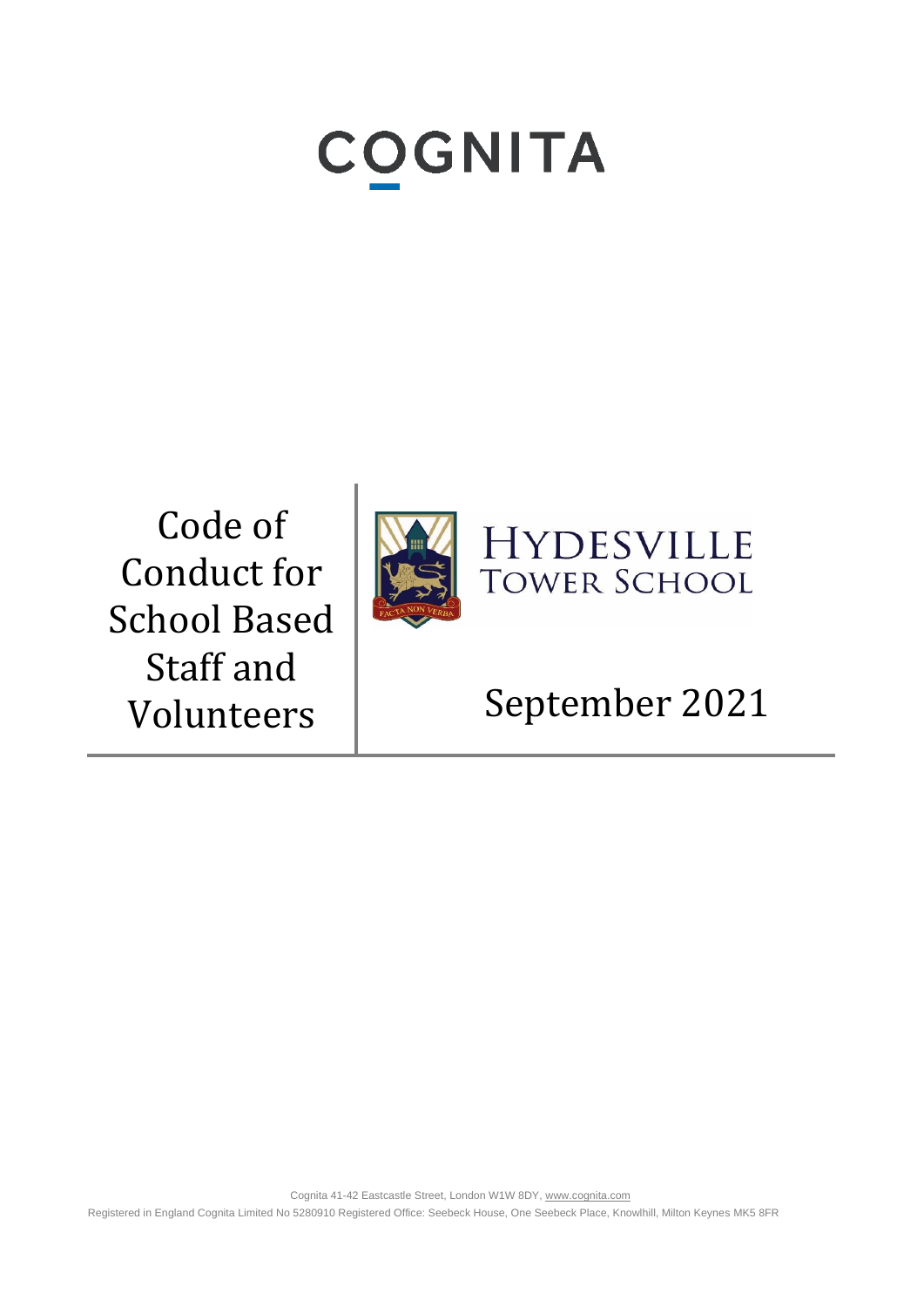# **1 Introduction**

- 1.1 Cognita is required to set out a Code of Conduct for all school-based staff and volunteers, as well as all Cognita regional office staff.
- 1.2 This Code of Conduct applies to:
	- all staff who are employed by Cognita including those in the Early Years;
	- all temporary and agency staff, peripatetic staff, contract staff;
	- young people and other adults on work experience placements;
	- non-school based Cognita staff and any other adults working at the School;
	- volunteers working in school; and
	- the Proprietor and their representative/s.
- 1.3 This Code of Conduct should be read and understood in the context of:
	- an agreed job description or contract;
	- appropriate professional standards;
	- school and Cognita policies and procedures; and
	- statutory requirements and regulations that apply to schools in particular safeguarding and promoting the welfare of children in schools.
- 1.4 Adults have crucial roles to play in the lives of children. The welfare of children and young people is paramount: this Code of Conduct helps establish the safest possible learning and working environment which safeguards children and reduces the risk of adults being falsely accused of improper or unprofessional conduct. The purpose of this Code of Conduct is to provide a clear framework of expected and appropriate standards and behaviour to which all staff, volunteers and proprietors are required to adhere and to raise awareness of illegal, unsafe and inappropriate conduct. This Code is not an exhaustive list of unacceptable or inappropriate behaviours but is designed to provide guidance and raise awareness of issues and situations which may arise. There will therefore be times when staff are required to exercise their professional judgement in situations not covered explicitly by this Code. In such cases, staff are expected to provide the highest possible standards at all times, consistent with this policy.
- 1.5 The Headmaster must provide this Code to all staff and volunteers on induction and should notify staff of the expectations therein. This document is provided so that members of staff are clear about professional conduct and boundaries. School staff and volunteers are in a unique position of influence and must adhere to behaviour that maintains public trust and set good example to other staff and to all the pupils within the school.
- 1.6 This document is intended to help ensure that Cognita schools are safe places for pupils, provide clarity as regards expectations of staff and avoid any conduct which would lead any reasonable person to question their motivation and intention. Deviation by a member of staff from this guidance may bring into question the staff member's suitability to work with children and young people.
- 1.7 References made to 'child' and 'children' refer to children and young people under the age of 18 years. However, the principles apply to professional behaviours towards all pupils, including those over the age of 18 years. 'Child' should therefore be read to mean any pupil at the school.
- 1.8 References to adults and staff refer to all those who work in a paid or unpaid capacity in a school. This also includes those who visit the school, e.g. sports coaches, contractors, supply staff and Cognita personnel.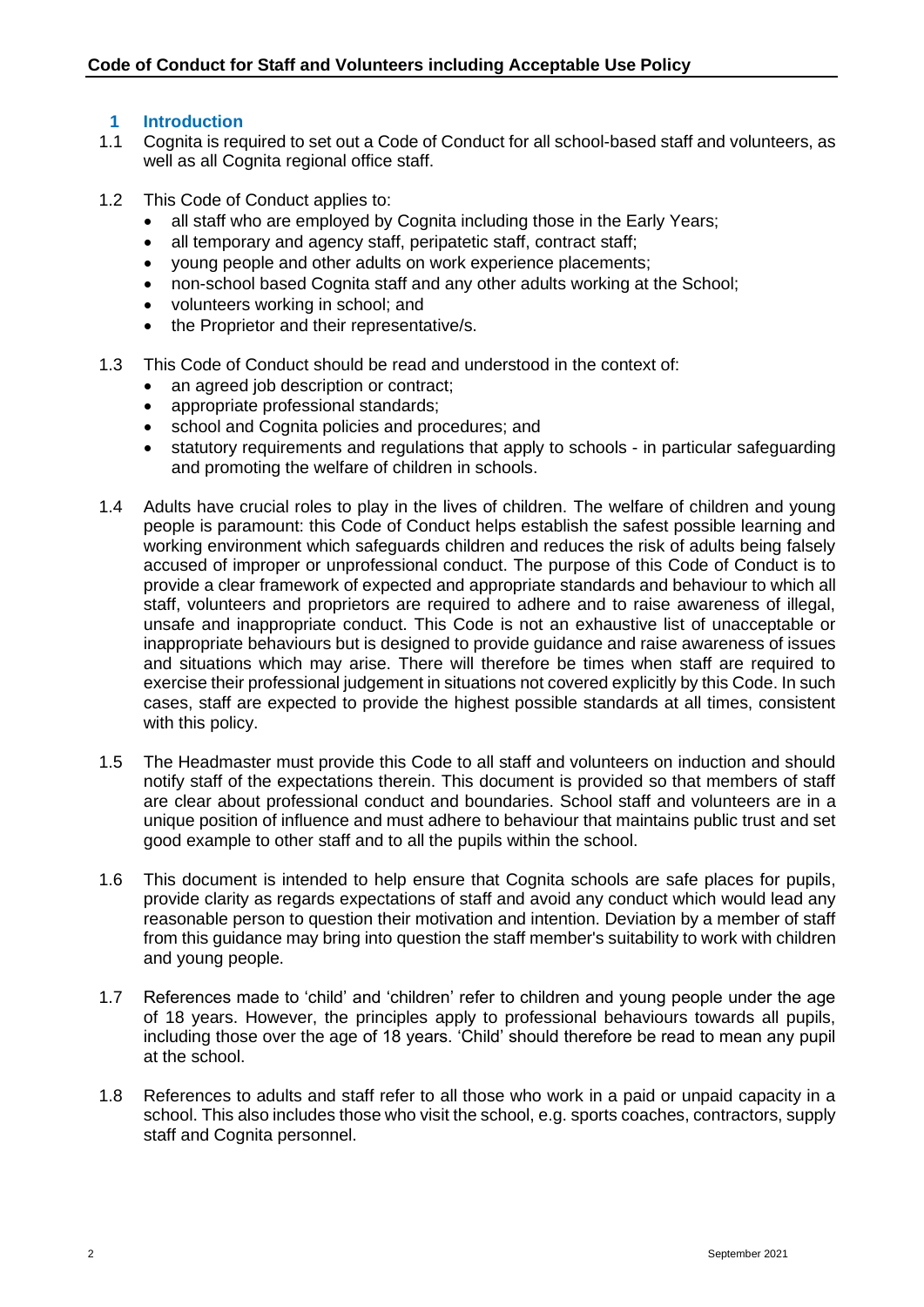- 1.9 Staff are reminded that under section 16 of the Sexual Offences Act 2003, it is a criminal offence for a person aged 18 or over to have a sexual relationship with children under 18 where that person is in a position of trust in respect of that child; even if the relationship is consensual or where the person does not teach the child.
- 1.10 If a teacher (anyone engaged to carry out teaching work) in the course of their work discovers that an act of Female Genital Mutilation appears to have been carried out on a girl under the age of 18 the teacher must report this to the police. Other adults should report this to the DSL immediately.

# **2 Conduct Outside Work**

- 2.1 Staff must not engage in conduct (including through other employment) outside work which could reasonably be expected to damage the reputation and standing of the school, Cognita or other members of the school community. Staff must exercise caution when using information technology, including social networking sites, and be aware of the risks to themselves and others. Staff may undertake work outside school, either paid or voluntary, subject to the contractual obligations and consent from the Headmaster which will not be unreasonably withheld.
- 2.2 Staff must inform the Headmaster immediately if they are arrested or subject to a criminal conviction or caution. Where safeguarding concerns arise, the Head will inform the designated officer of the Local Authority ("Designated Officer"), their DE, HRBP and the Regional Safeguarding Adviser who, as a group will make further decisions.

# **3 Setting an Example**

3.1 All adults who work in schools set examples of behaviour and conduct which may be used as a model by other staff and by pupils. All adults must, therefore, demonstrate the highest standards of conduct. All adults must behave in a way that cannot risk giving rise to allegations of abusive or unprofessional conduct. This Code is intended to support all adults to understand what behaviour is and is not acceptable.

# **4 Making Professional Judgements**

- 4.1 This guidance cannot provide a complete checklist of what is, or is not, appropriate behaviour for staff. It does highlight, however, some examples of behaviour that is unlawful, inappropriate or inadvisable. There will be rare occasions and circumstances in which staff have to make decisions or take action in the best interests of the pupil which are not dealt with in this guidance. Individuals are expected to make professional judgements in order to secure the best interests and welfare of the pupils in their charge. Such judgements should always be shared with a senior member of staff, who may inform the child's parent/carer. Adults should always consider whether their actions are warranted, proportionate, safe and applied equitably.
- 4.2 Although this Code of Conduct gives advice and instruction on how to deal with specific situations, it should not replace professional common sense and good judgement. In all matters relating to pupil/staff relationships, adults must bear in mind how an action might reasonably be regarded by a third party.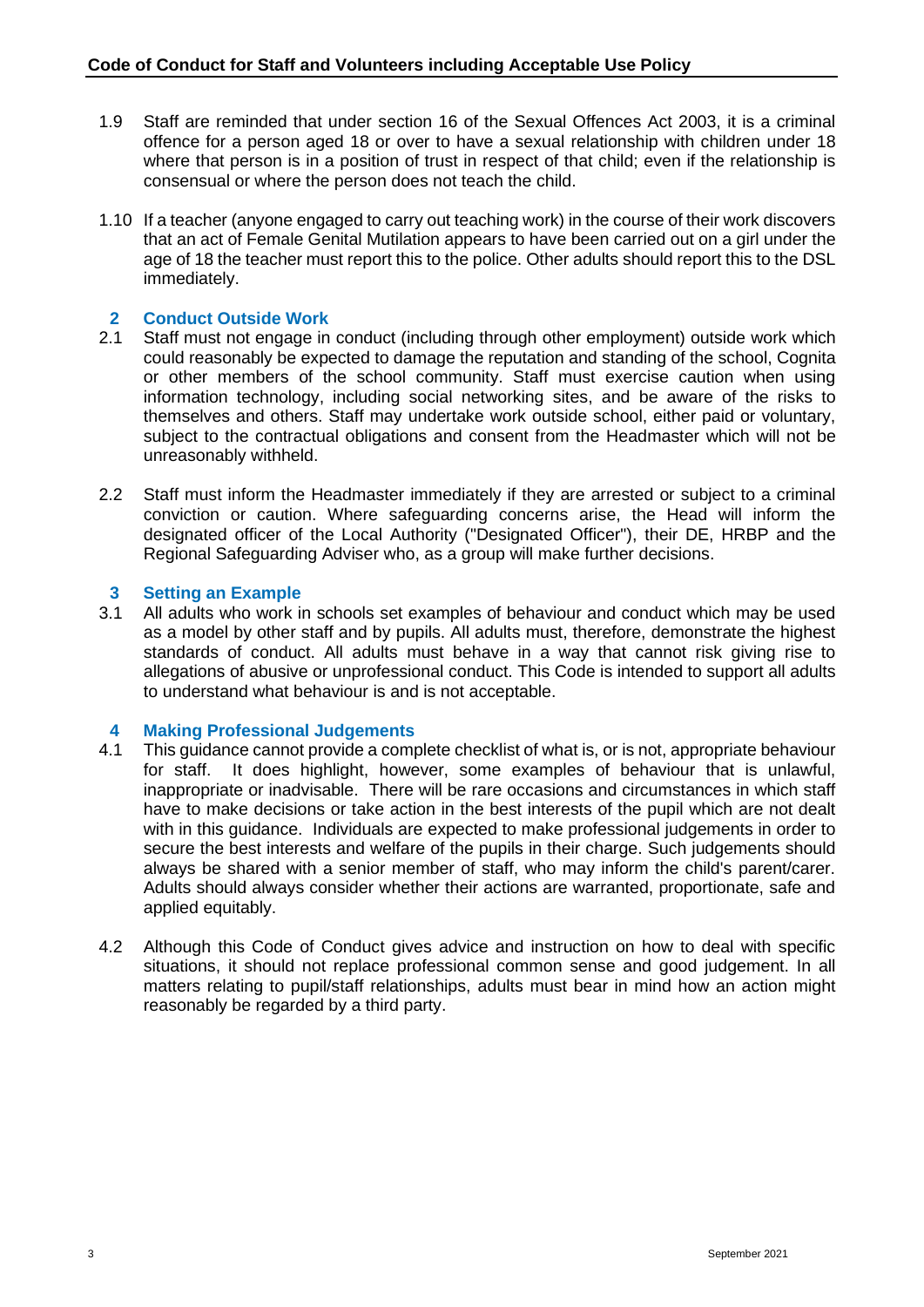# **5 Safeguarding Children**

- 5.1 Teachers and other adults are accountable for the way in which they exercise authority, manage risk, use resources, and protect pupils from discrimination and from the risk of harm. All staff, whether paid or voluntary, have a duty to keep children safe and do their utmost to protect them from abuse (sexual, physical and emotional, neglect). Children have a right to be safe and to be treated with respect and dignity. It follows that trusted adults are expected to take reasonable steps to ensure the safety and well-being of pupils. Failure to do so may be regarded as professional neglect or misconduct.
- 5.2 The safeguarding culture of a school is, in part, exercised through the development of respectful, caring and professional relationships between adults and pupils, and behaviour by adults that demonstrates a duty of care, integrity, maturity and good judgement. All staff and volunteers should be familiar with and adhere to the School's Safeguarding and Child Protection Policy and should have read at least Part One of KCSIE.

# **6 Relationships in School**

- 6.1 Relationships between staff and pupils should be positive and mutually respectful. This Code has been formulated in order to help staff to maintain this balance. The purpose of the Code is to:
	- confirm and reinforce the professional responsibilities of staff;
	- clarify the legal position in relation to sensitive aspects of staff/pupil relationships; and
	- set out the expectations of standards to be maintained within the School.
- 6.2 It is hoped that staff will be reassured by this Code. Its purpose is to promote the highest standards of care for pupils and to protect teachers and other adults from making professional misjudgements and from the potentially devastating consequences of false allegations, without compromising bona-fide school activities.

# **7 Staff/Pupil/Former Pupil Contact**

- 7.1 As a general rule, staff should avoid contact with pupils outside school.
	- They must not give pupils their personal contact details (including but not limited to mobile phone numbers and personal email addresses). Thank you letters to pupils or parents should not contain these personal details. If children locate these contacts by any other means and attempt to contact or correspond, the adult must not respond and must report the matter to the DSL who will advise.
	- They must not make arrangements to meet pupils, individually or in groups, outside school other than on school visits authorised by the Head and in keeping with the Educational Visits Policy.
	- They must never contact or visit pupils at home without prior agreement of their Line Manager or Headmaster. They should keep a record of any such occasion and ensure they are never alone with the pupil if they visit the pupil's home.
	- They must not attend private pupil parties and should be aware of their professional standing and responsibilities when attending external events at which pupils are also present.
- 7.2 Some pupils may be reluctant to end the pupil-adult relationship they have enjoyed with members of staff in school. When a pupil leaves school the professional duty of care ends. However, it is important to continue to maintain professional standards of behaviour. Although current and former pupils may request meetings with staff for help with university applications, gap year advice or references for future careers, these meetings and any associated correspondence should be conducted at school within office hours and in a professional manner.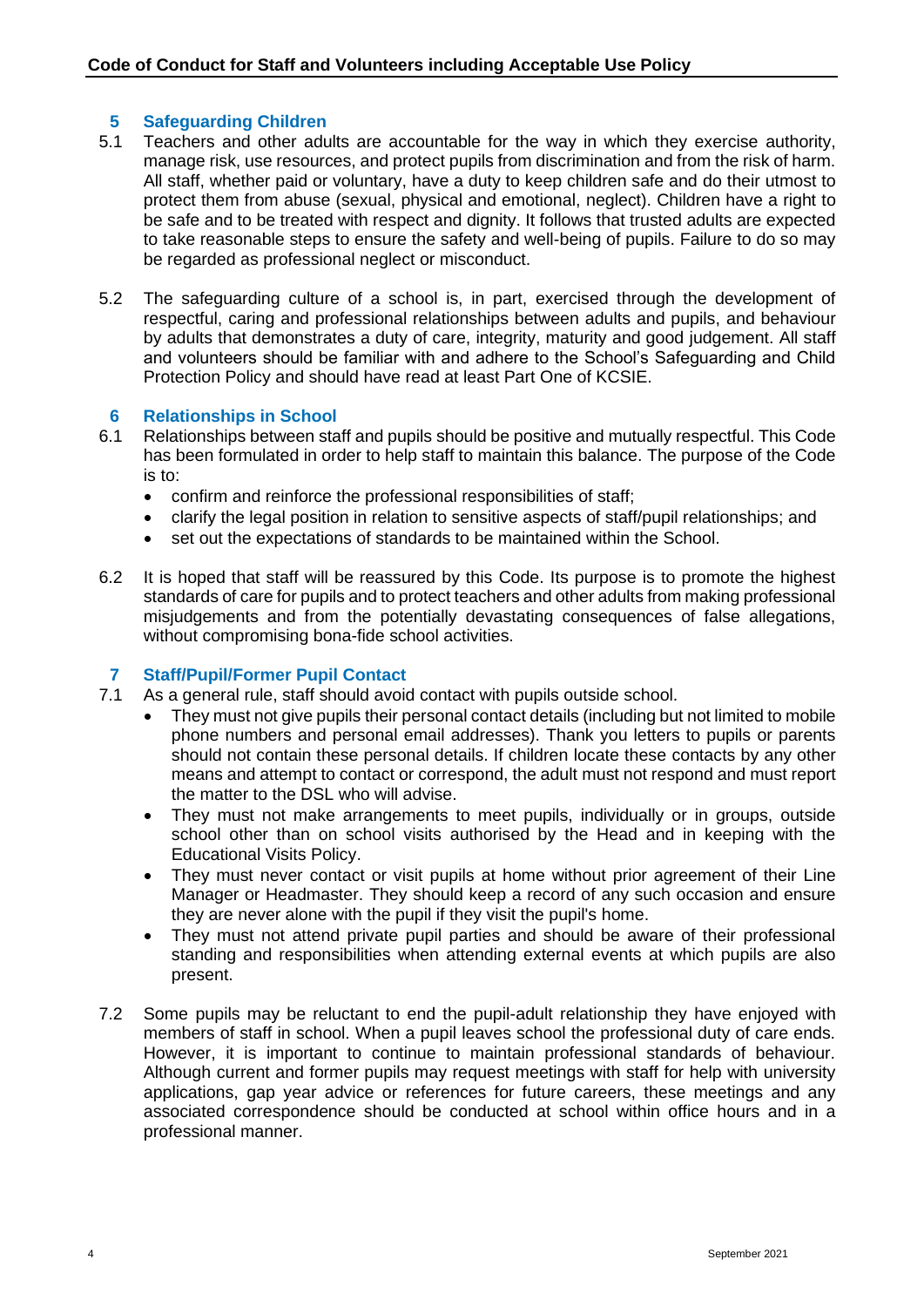- 7.3 If you are in any doubt regarding appropriate contact with a current or former pupil you should seek advice from a member of the leadership team.
- 7.4 Members of staff who are parents of pupils, friends with parents of pupils or who, for example, are voluntary workers in youth organisations attended by pupils, will of course have contact with pupils outside school. However, they should still use their professional judgement to respect the spirit of this Code.
- 7.5 There are occasions when adults deliberately set out to groom children where the sole purpose is to gain the trust of a child, and manipulate that relationship so sexual abuse can take place. This frequently starts with adults who are known to them in a position of trust. Adults should be aware that consistently conferring special attention and favour upon a child might be construed as being part of a grooming process and as such would be treated as unacceptable conduct.
- 7.6 It is accepted that the effective use of technology brings benefits to learning. Adults must ensure that they establish and adhere to safe and responsible practices. All adults must adhere to the stated Acceptable Use Policy and Digital Safety Policy. Communication between pupils and adults, by whatever method, should take place within clear and explicit boundaries. This includes the wider use of technology and social networking. Adults should ensure that all communications are transparent and open to scrutiny. Adults should be circumspect in their communications with pupils so as to avoid any possible misinterpretation of their motives or any behaviour which could be construed as grooming. Staff should not request or respond to any personal information from children other than that which may be necessary in their professional role. They should ensure that their communications are open and transparent and avoid any communication which could be interpreted as 'grooming behaviour'. Emails or text communications between a staff member and a child outside agreed protocols may lead to disciplinary and/or criminal investigations.
- 7.7 Staff and volunteers using social media should be aware of privacy settings and understand that they could easily be identified as employees of the school. Staff who use social media sites should ensure maximum privacy settings. Staff must not be friends with, or follow current pupils on social media and should avoid other similar links. Any invitation to become a friend or similar must be politely declined and the member of staff should remind the pupil of the school rules relating to social media and personal contact details. The incident should be reported to the DSL so that s/he can make a decision as to whether a record should be made and/or any further action taken. If staff have links with parents or former pupils on social networking sites they should ensure that their privacy settings are such as to prevent friends' friends (who may be current pupils) from accessing their profile or other data.
- 7.8 Email, messaging or use of social media sites between adults and pupils outside agreed protocols may lead to disciplinary and/or criminal investigations.

# **8 Language**

8.1 Staff must not swear, blaspheme or use any sort of offensive or inappropriate language in front of pupils. They should not use language which is discriminatory or demeaning in relation to gender (including gender reassignment), religion, race, nationality, ethnicity, sexual orientation, disability or age. Staff should not make sexual remarks or innuendos, patronise or humiliate pupils. Discussion of issues of a sexual nature (other than in the context of the curriculum as specified in schemes of learning) should be kept to a minimum and only conducted where necessary from a pastoral perspective. Any concerns arising from such discussions should be reported to the DSL or Headmaster.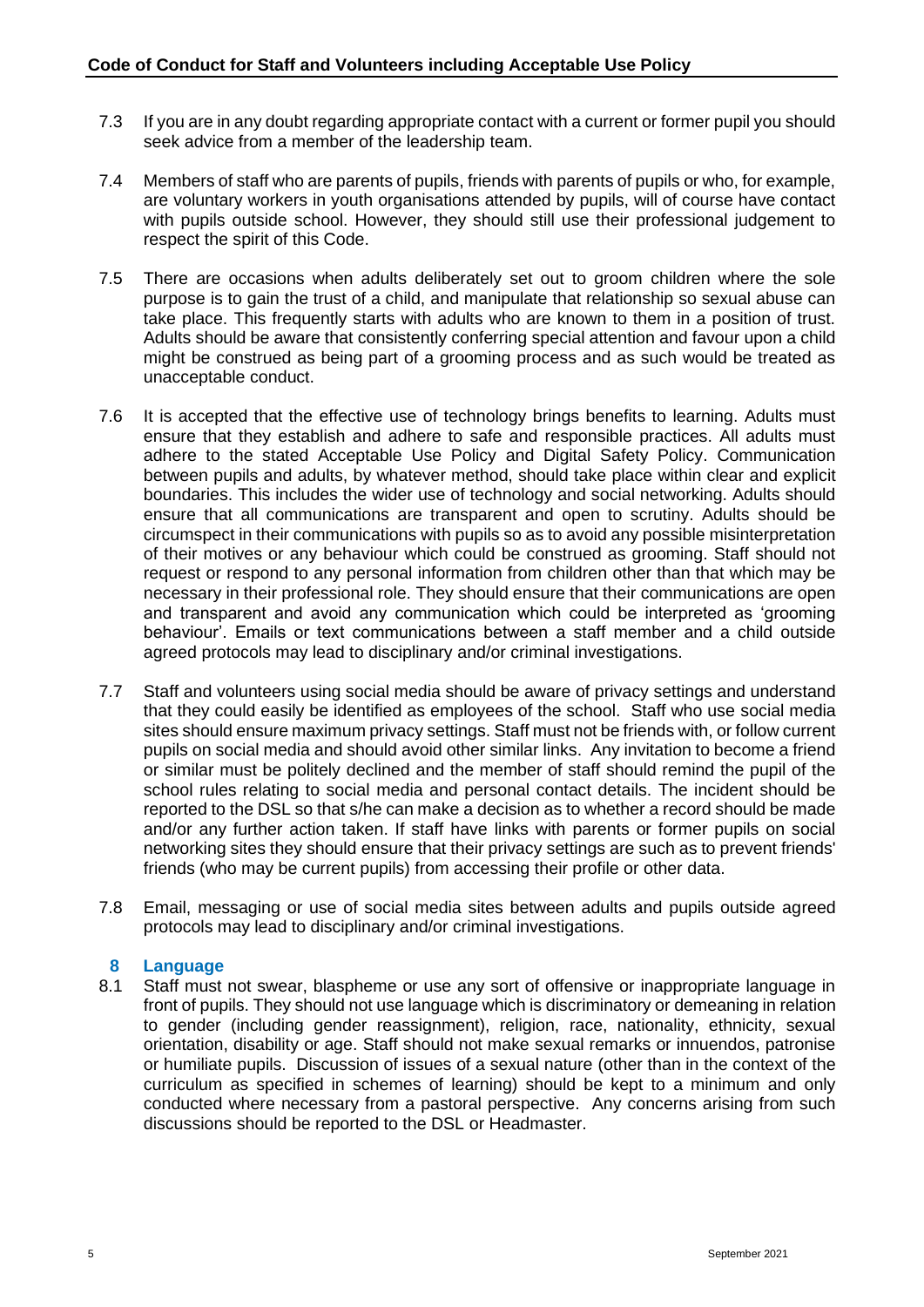# **9 Physical Contact**

- 9.1 There are occasions when it is appropriate and proper for staff to have physical contact with children. However, it is crucial that they only do so in ways appropriate to their professional role and in relation to the school's known assessment of a pupil's welfare needs and/or any agreed care plan.
- 9.2 Any physical contact should be in response to the child's needs at the time, of limited duration and appropriate to the age, stage of development, gender, ethnicity and teaching context.
- 9.3 Physical contact may be appropriate where a pupil is in distress and needs comforting or if a member of staff has to give first aid. This is sometimes unavoidable with young children. Staff should listen, observe and take note of the child's reaction or feelings and, so far as possible, use a level of contact and/or form of communication which is acceptable to the pupils and job role. Parents should always be informed when first aid has been administered. Staff should use their own professional judgement when they feel a pupil needs this kind of support and should be aware of any special circumstances relating to the pupil. Particular care must be taken in instances which involve the same pupil over a period of time.
- 9.4 Physical contact should never be secretive, for the gratification of the adult or represent a misuse of authority. If a member of staff believes that an action by them or a colleague could be misinterpreted, or if an action is observed which is possibly abusive, the incident and circumstances should be immediately reported to the DSL or Headmaster.
- 9.5 In certain curriculum areas, such as PE, music, or drama, staff may need to initiate some physical contact with children, for example, to demonstrate a technique in the use of equipment or an instrument. Physical contact should only take place when it is necessary in relation to a particular activity. The extent of contact should be made clear and undertaken with the permission of the pupil. Contact should be relevant to their age and understanding. Adults should remain sensitive to any discomfort expressed verbally or non-verbally by the pupil.
- 9.6 It is good practice if all parties clearly understand at the outset, what physical contact is necessary and appropriate in undertaking specific activities. Keeping parents and pupils informed of the extent and nature of any physical contact may also prevent misunderstanding and potential allegations.
- 9.7 In certain circumstances intimate physical contact with children may be necessary, for example assisting young children with toileting, providing intimate care for children with disabilities or in the provision of medical care. When administering intimate care staff should apply the principles set out above and be particularly alert to children's rights to safety, privacy and dignity. As with other types of physical contact, the responses of the child should be carefully and sensitively observed, and where necessary, any concerns passed to the DSL. See Intimate Care Policy.

# **10 Use of Reasonable Force**

- 10.1 By law, any member of staff put in charge of pupils by the Headmaster may reasonably intervene to prevent a child from:
	- hurting themselves or others
	- damaging property
	- causing disorder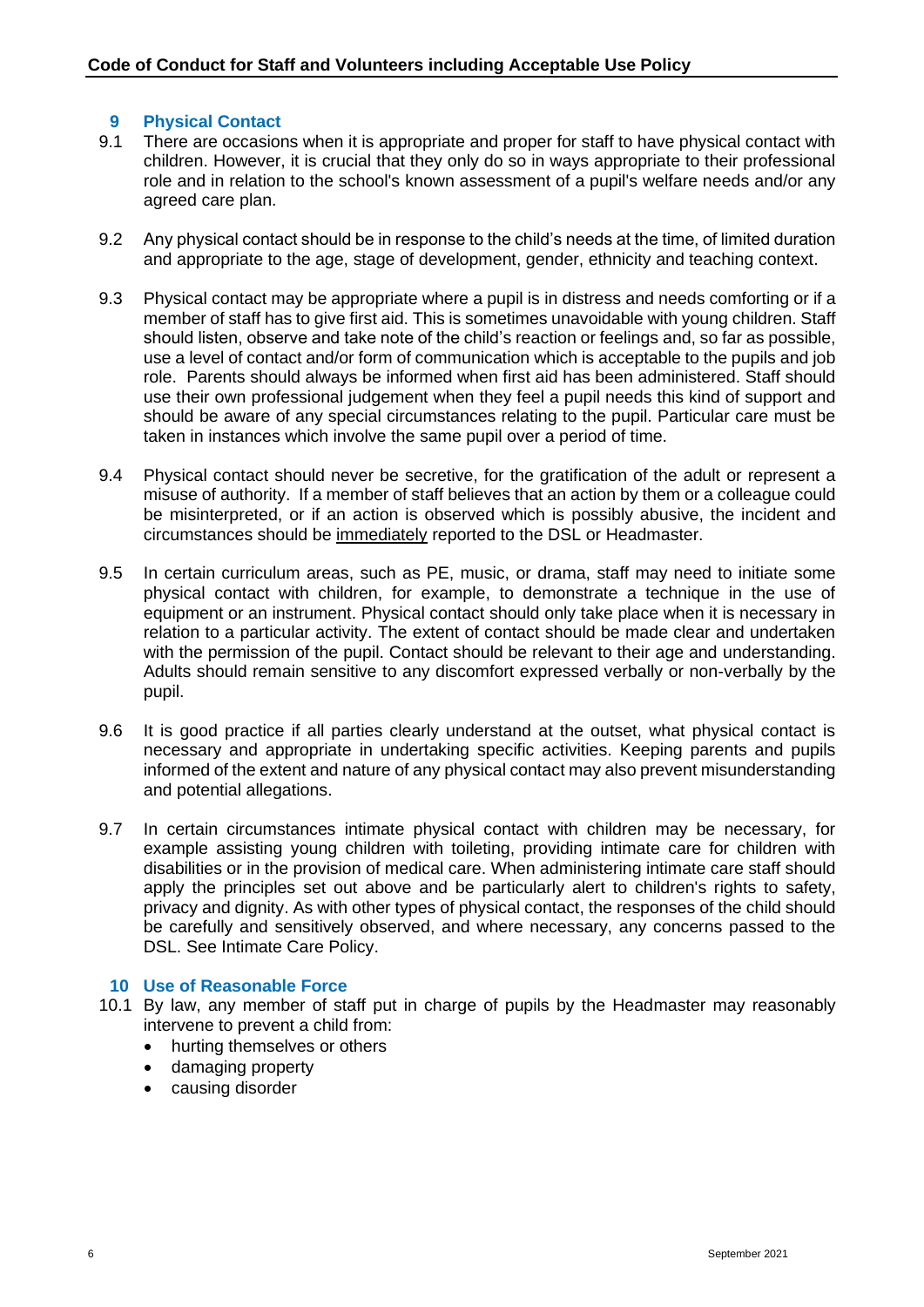- 10.2 This applies when a teacher or other adult is on school premises and when he or she is in charge of the pupil elsewhere, for example on a field trip or other authorised out of school activity.
- 10.3 Reasonable force is only appropriate where no other form of control or restraint is available and where it is necessary to intervene. Any force used must always be the minimum needed to achieve the desired result and must be appropriate for the age, sex and understanding of the pupil and in keeping with the school's Behaviour Policy.
- 10.4 Before intervening physically a member of staff must, wherever practicable, tell the pupil to stop and what will happen if he or she does not. The member of staff must continue attempting to communicate with the pupil throughout the incident and must make it clear that physical contact or restraint will stop as soon as it ceases to be necessary.
- 10.5 Staff must always avoid touching or holding a pupil in a way that might be considered indecent or could cause harm. Staff should follow the school policy on the Use of Reasonable Force.
- 10.6 Any member of staff who is involved with, or witnesses use of force on a pupil (including where it is used to restrain or control the pupil) must inform the DSL or Headmaster immediately following the incident. This is to help prevent any misunderstanding or misrepresentation of the incident, and it will be helpful in the event of a complaint. The member of staff involved must always provide a written report as soon as possible afterwards and parents must be notified by a senior member of staff.

# **11 Action taken in Self-Defence or in an Emergency**

11.1 The law allows anyone to defend themselves or another person against an attack provided they act within the law in using reasonable force.

# **12 Searching Pupils**

12.1 Staff have powers to search pupils including to tackle cyber-bullying. Staff use this power under the specific authority of the Headmaster only and where there is good reason to do so, i.e. that something, if not found, could be used to harm children or adults, disrupt teaching or break the school rules. No staff member will search pupils in a blanket way. Staff would always seek to carry out any exceptional search of pupils with prior consent, where appropriate, and in keeping with the law.

# **13 Isolation and One-to-One Working**

13.1 All one to one working with a child must be with the written agreement of the Headmaster and parent's knowledge. If an adult is alone with a pupil he/she should ensure that any such meeting or lesson is as visible as possible and that it takes place in public or semi-public places such as the library or classrooms. As such, he/she should ensure that the door to the room has a glass panel which is not obscured or is left open. If this is not possible then another adult must be close by. Furniture should also be positioned to allow easy access into or out of the room.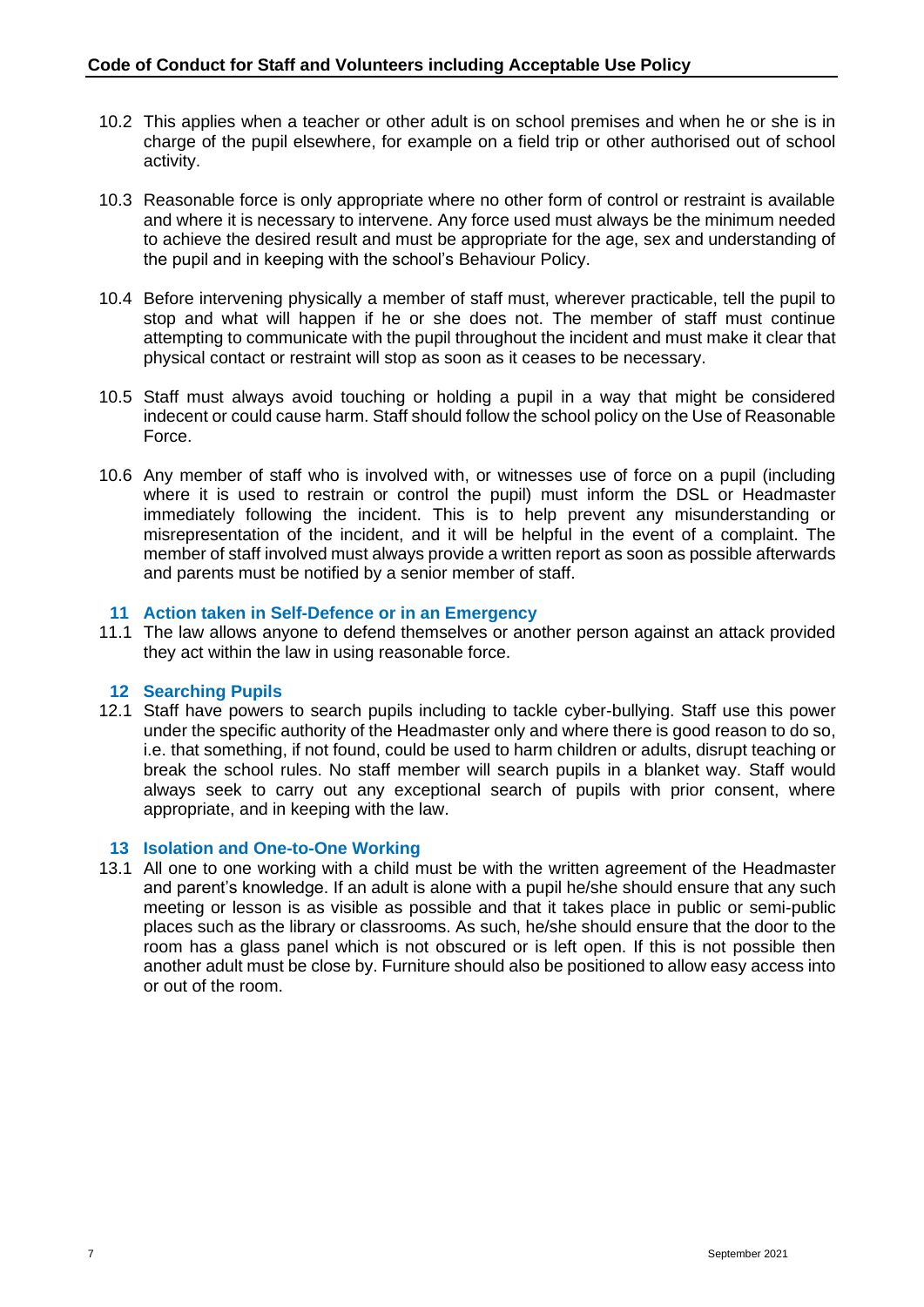- 13.2 Staff working in one to one situations with children and young people may be more vulnerable to allegations and pupils may be more vulnerable to harm by those seeking to abuse their trust. All staff should recognise this possibility and plan and conduct such meetings or lessons accordingly. Every attempt should be made to ensure that the safety and security needs of both staff and pupils are met. Heads should undertake a risk assessment in relation to the nature and implications of one-to-one working and individual risk assessments should be carried out in respect of adults for whom lone working is an integral part of their role. Any arrangements should be reviewed on a regular basis. It may be necessary to amend these to take account of particular pupil needs. This does not mean that working one-to-one is unacceptable; it just requires a proportionate risk assessment.
- 13.3 No member of staff must ever be behind a locked door with a pupil. Staff should never arrange a one to one meeting in a remote or secluded area. Any meetings which take place outside agreed working arrangements should not take place without the written agreement of the Headmaster, and consent from parents. Staff should always report any incidents or concerns to the DSL or Headmaster.

# **14 Relationships**

- 14.1 As a result of their knowledge, position and/or the authority invested in their role, all those working with children in a school are in a position of trust in relation to the pupils on roll. The relationship between a person working with children is one where the adult has a position of power or influence. It is vital for all adults to understand this power; that the relationship cannot be one between equals and the responsibility they must exercise as a consequence. The potential for exploitation and harm of vulnerable pupils means that adults have a responsibility to ensure that an unequal balance of power is not used for personal advantage or gratification.
- 14.2 We best serve the pupils in our care by a pastoral approach that is concerned, collective and thorough, but professionally detached. We do not serve pupils or parents well by encouraging situations in which pupils develop excessive reliance on individual teachers or members of staff.
- 14.3 All teachers and adults in school have a relationship of trust with all pupils by virtue of their position and the work they undertake. This relationship of trust must not be distorted by fear or favour and those in positions of trust must exercise responsibility as a consequence of the power they have over those they teach and/or care for. Where a relationship of trust exists, allowing a relationship to develop in a way that might lead to a sexual relationship is wrong and could lead to a disciplinary action resulting in dismissal.
- 14.4 It is unacceptable for a member of staff to have any kind of sexual or intimate relationships/contact with a pupil of any age or to encourage such relationships/contact. Such relationships/contact are a serious breach of trust and professional standards even where the pupil is over 18. The Sexual Offences Act 2003 makes it a criminal offence for a teacher to involve a pupil under 18 in a sexual activity regardless of whether or not the pupil consents to that activity. The sexual activity referred to does not just involve physical contact including penetrative and non-penetrative acts. It may also include non-contact activities, such as causing children to engage in or watch sexual activity or the production of pornographic material. Keeping Children Safe in Education and KLS (Wales) (2021), defines *s*exual abuse as, "Forcing or enticing a child or young person to take part in sexual activities, not necessarily involving a high level of violence, whether or not the child is aware of what is happening".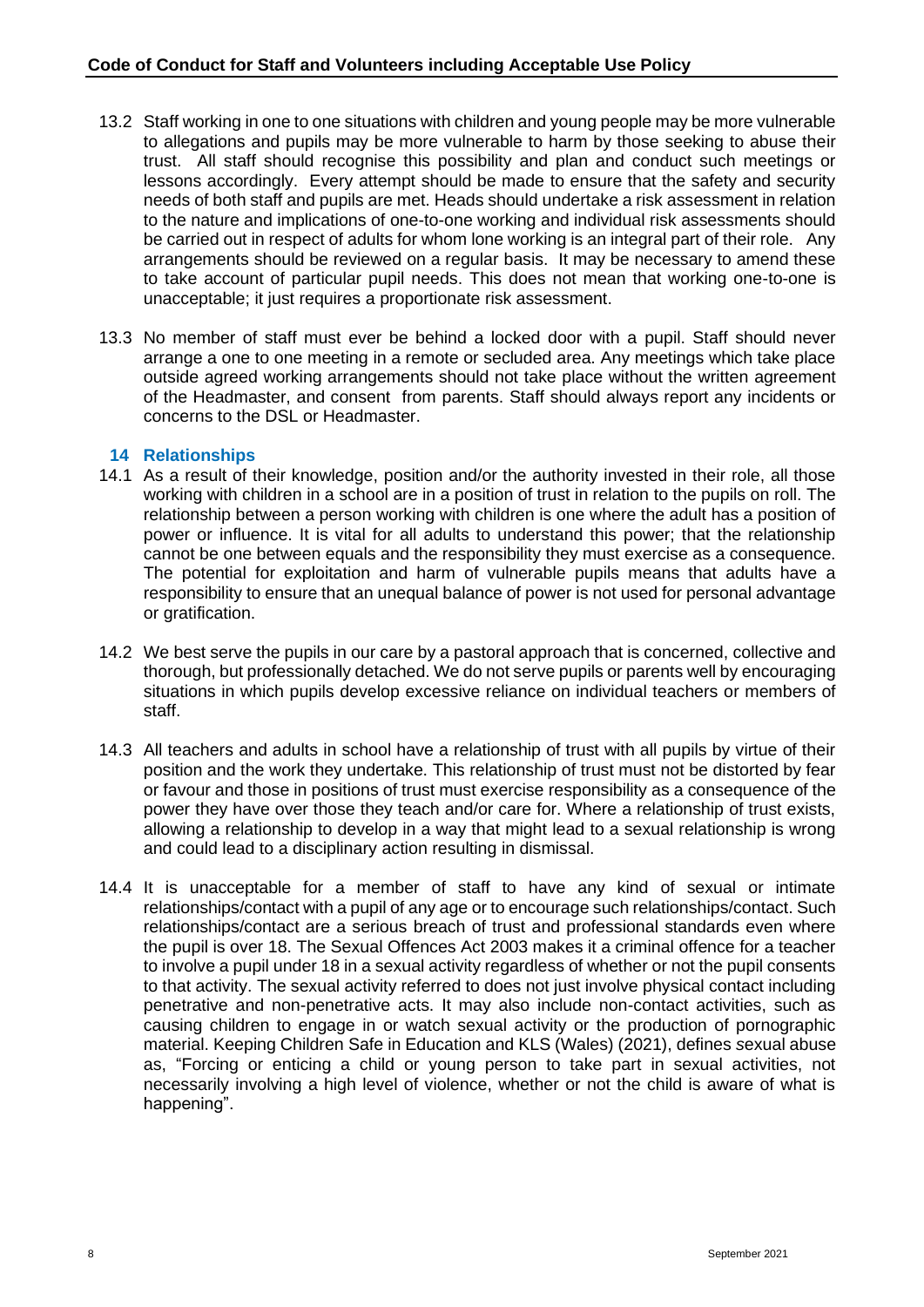14.5 It is also unacceptable for a member of staff to have any kind of sexual or intimate relationships/contact with a pupil of any age in attendance at another school (not limited to a school in the Cognita Group). Members of staff are also prohibited from forming any kind of sexual or intimate relationships/contact with an individual under the age of 18, who is no longer in school attendance. This would raise serious concerns about the suitability of the adults to continue working with children and young people.

# **15 Punishments**

- 15.1 All staff must follow the agreed Behaviour Policy and Anti-Bullying Strategy. Corporal punishment, or the threat of corporal punishment, is not acceptable and is unlawful. Staff may not smack, strike or otherwise physically punish a pupil; deprive a pupil of food or drink; enforce food or drink; prevent contact by telephone to parents or any independent listener or helpline; use sarcasm or demeaning comments towards children; withhold any aids or equipment needed by the pupil or impose any punishment which is intended to distress or humiliate a pupil.
- 15.2 Staff should try to diffuse situations before they escalate (e.g. by distraction) and must not shout at children other than as a warning in an emergency situation.

#### **16 Confidentiality and Data Protection**

- 16.1 Staff must respect the privacy of pupils, parents and colleagues and must not pass confidential or sensitive information to any third parties (including addresses or telephone numbers), without checking first with the person concerned.
- 16.2 In some circumstances staff may have access to confidential information relating to pupils. These details must be kept confidential at all times and only shared when legally permissible and in the interests of the child.
- 16.3 Information about pupils, parents or colleagues must never be disclosed to telephone enquirers. Staff should ask the enquirer to put the request in writing so that it can be dealt with appropriately.
- 16.4 The storing and processing of personal information about pupils and staff is governed in accordance with data protection legislation, namely, the General Data Protection Regulation 2016 (as amended, extended or re-enacted from time to time). All employees and volunteers must adhere to the Data Protection Policy. Each school has a designated Data Protection Cordinator (DPC), this is the person responsible for data protection compliance within the school.
- 16.5 If a staff member is in any doubt about whether to share information or keep it confidential,l he or she should seek guidance from the DSL and/or DPC. Any actions should be in line with locally agreed information sharing protocols. Staff should never use confidential or personal information about a pupil or his/her family for their own, or others' advantage. Information must never be used to intimidate, humiliate or embarrass the child. Confidential information should never be used casually in conversation or shared with any person other than on a need-to-know basis.
- 16.6 There are circumstances in which a member of staff may be expected to share information about a pupil, for example when abuse is alleged or suspected. In such cases, individuals have a responsibility to pass information on without delay, but only to those with designated safeguarding responsibilities. The school's Safeguarding and Child Protection Policy and Procedures must always be followed. Fears about sharing information cannot be allowed to stand in the way of the need to promote the welfare and protect the safety of children.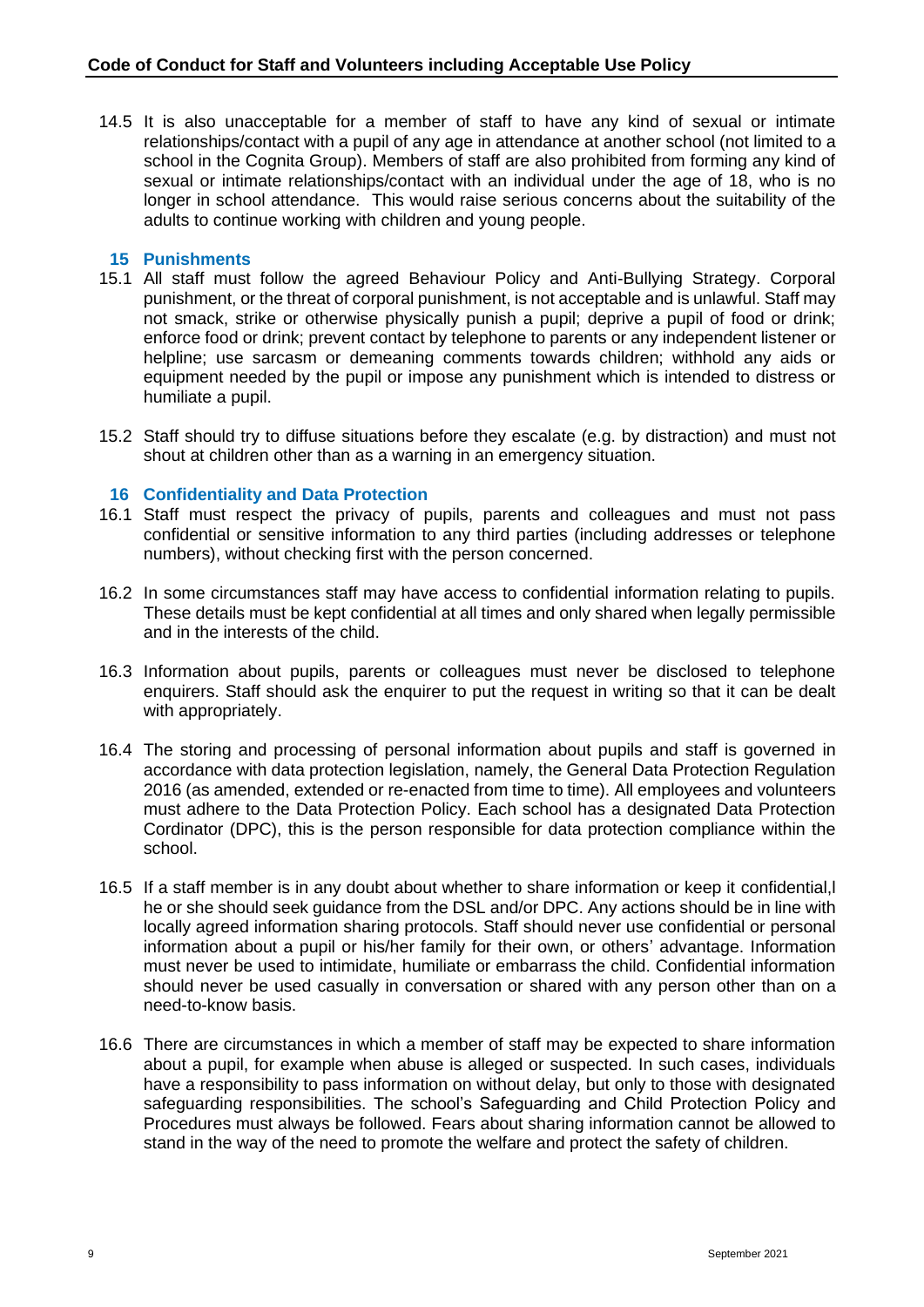# **17 Comments and Discussions with Pupils**

- 17.1 Staff must avoid comments to or about pupils which could be taken to have sexual overtones. It is equally unacceptable for staff to encourage debate and discussion between groups of pupils, which could be interpreted as having sexual overtones, which are not justified in the context of the teaching programme. Schemes of Learning should highlight particular areas of risk and sensitivity. Specific guidance may be needed to assist newly qualified or other staff who are new to this area of work. This will call for the exercise of careful judgment in responding to questions raised by pupils.
- 17.2 Notwithstanding the advice given above it is recognised that, in order to discharge particular pastoral responsibilities, staff may from time to time need to engage in conversation with pupils which cover sensitive matters. Teachers and other adults must use their professional judgement to ensure that they are not drawn into areas inappropriate to their duties or their relationship with the pupils concerned. Staff must also use their discretion to ensure that, for example, any probing for details cannot be construed as unjustified intrusion. Where matters relating to sexual activity are needed to be discussed with a pupil, the DSL should seek the advice from the Regional Safeguarding Lead prior to talking the child. This is because in certain situations, the parents will need to be contacted prior to any discussion with their child and may be required to give their consent, unless to do so would heighten the risk to the child.
- 17.3 Staff must respect the rights of others and respect those with different beliefs. Staff must not express extreme views without balance on sensitive topics such as sexual orientation or religious belief. The use of sarcastic, demeaning or insensitive comments towards young people can also be potentially very damaging and must be avoided. In particular staff must not make any racist, sexist, homo, bi or trans- phobic or otherwise discriminatory comments. Where an adult is suspected of promoting extreme political, religious or extremist views either formally through the curriculum or informally, advice will be sought from the Prevent officer in the local authority.

#### **18 Infatuations and Crushes**

- 18.1 These can involve pupils and adults of any age, and gender identity, with another individual of any sexual orientation. All situations need to be handled sensitively. Careless and insensitive reactions may cause distress to those involved and have been known to provoke false accusations.
- 18.2 It is in the interests of all parties to avoid adding to the problem. Anyone finding themselves in this situation should not do or say anything which could be construed as encouraging the crush or making jokes about the situation. In such situations the advice of the DSL or Headmaster must be sought.
- 18.3 Other members of staff have a part to play in alerting a colleague to the possibility of an infatuation in order that appropriate steps can be taken to minimise hurt and distress and the risk to the adult concerned.
- 18.4 Whilst the risk of infatuation is not limited to any particular group of members of staff, new staff and volunteers must recognise their particular vulnerability to adolescent infatuation. If a member of staff is concerned that he/she is developing a relationship with a pupil which would have the potential to become unacceptable, he/she must seek guidance from the DSL or Head and must ensure that the relationship does not develop further.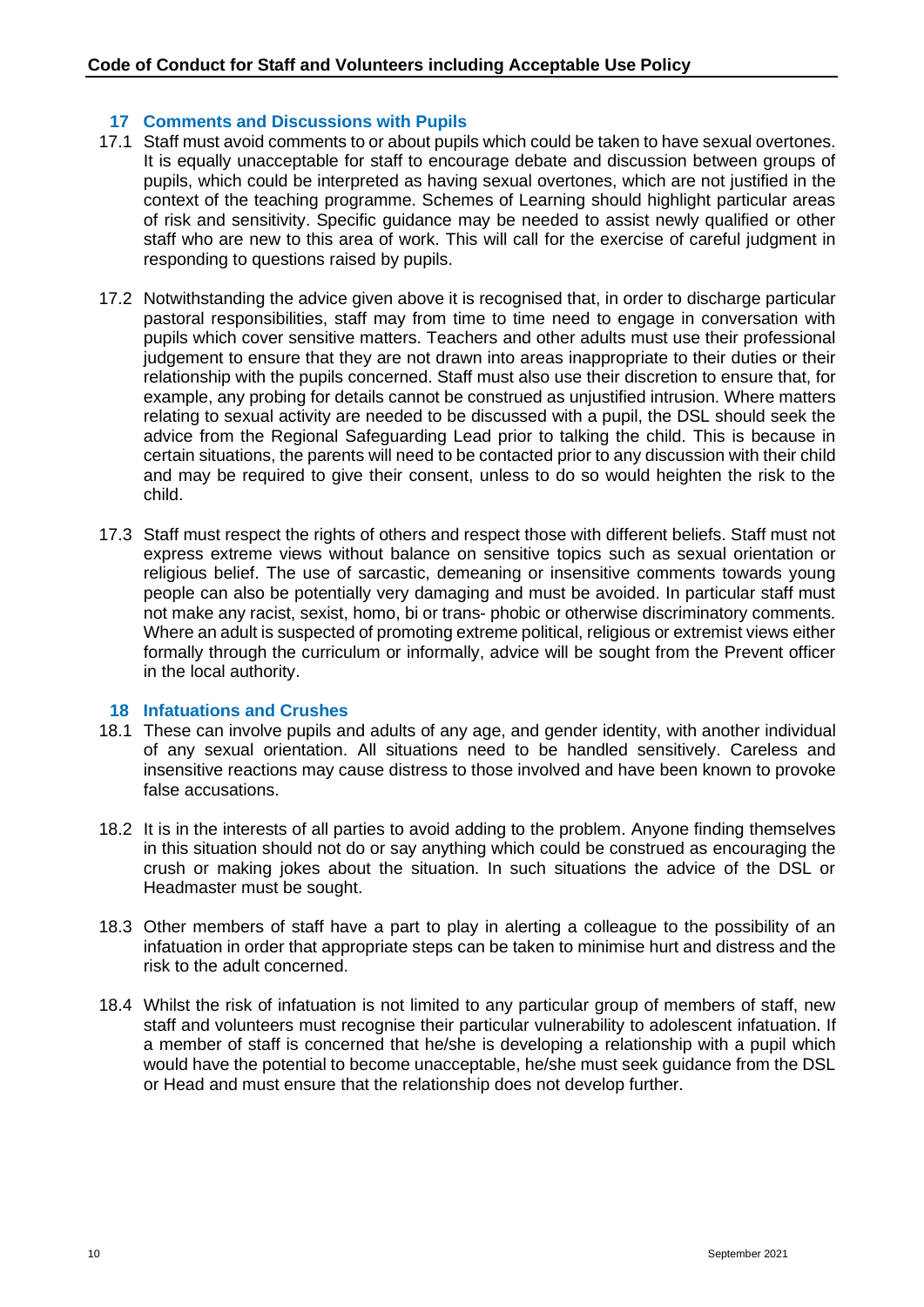## **19 Out of School and After School Activities**

19.1 Staff must take particular care when supervising pupils in the less formal atmosphere of a residential setting or after-school activity. The more relaxed adult-pupil relationships that may promote successful activities can be misinterpreted by young people. It is important to emphasise that the standards of professional conduct and behaviour expected of staff outside and after school are no different from those which apply within school. Staff should be aware of the particular care which should be taken with older, more mature pupils in these circumstances.

#### **20 Transporting Children**

- 20.1 A designated member of staff in school is appointed to plan and provide oversight of all transport arrangements and respond to any difficulties that may arise. Staff must never transport pupils in their own vehicles or alone unless this is unavoidable in exceptional circumstances; in which case specific approval from the Headmaster must be obtained in advance, or as soon as possible thereafter. Another adult should also be present in the vehicle. Where this is not possible, for example in an extreme emergency, the incident must be reported to the Headmaster and parents of the child as soon as possible.
- 20.2 Staff should ensure that their behaviour is safe and that the transport arrangements and the vehicle meet all legal requirements. They should ensure that the vehicle is roadworthy and appropriately insured for business purposes and that the maximum capacity is not exceeded. All adults, whether staff or volunteers, in regulated activity must have undergone an enhanced DBS with barred list check. People whose suitability has not been checked will not have unsupervised contact with children being cared for.

#### **21 Personal Letters, Gifts and Electronic Communication**

- 21.1 Staff must only write letters or send emails to individual pupils about routine matters of academic study or pastoral care, congratulations on recent achievements or other purely professional issues.
- 21.2 Adults must never give presents, personal notes or other gifts to pupils (including gifts to a whole group) outside of the school rewards system, unless prior written permission is given by the Headmaster. The Headmaster must get written permission from their DE if they are to give an individual child a note or gift.
- 21.3 Adults need to be aware that the giving of gifts can be misinterpreted by others as a gesture either to bribe or groom a young person.
- 21.4 All staff using e-mail should be aware of the less formal style that can characterise this form of communication and should ensure that e-mails do not convey an inappropriate or overly familiar tone. There are occasions when children, young people or parents wish to pass small tokens of appreciation to adults e.g. on special occasions or as a thank you and this is acceptable although if the member of staff feels that this may indicate a crush or infatuation he/she should refer this matter to the DSL or Headmaster. However, it is unacceptable to receive gifts on a regular basis or of any significant value.

#### **22 Socialising, Alcohol and Drugs**

22.1 Adults have a professional duty to set a responsible example to pupils. Adults should not put themselves in a position which may compromise their professional status. Adults should bear in mind that most pupils have mobile recording and photographic technology to hand, and the potential this has for comments or actions to be recorded out of context.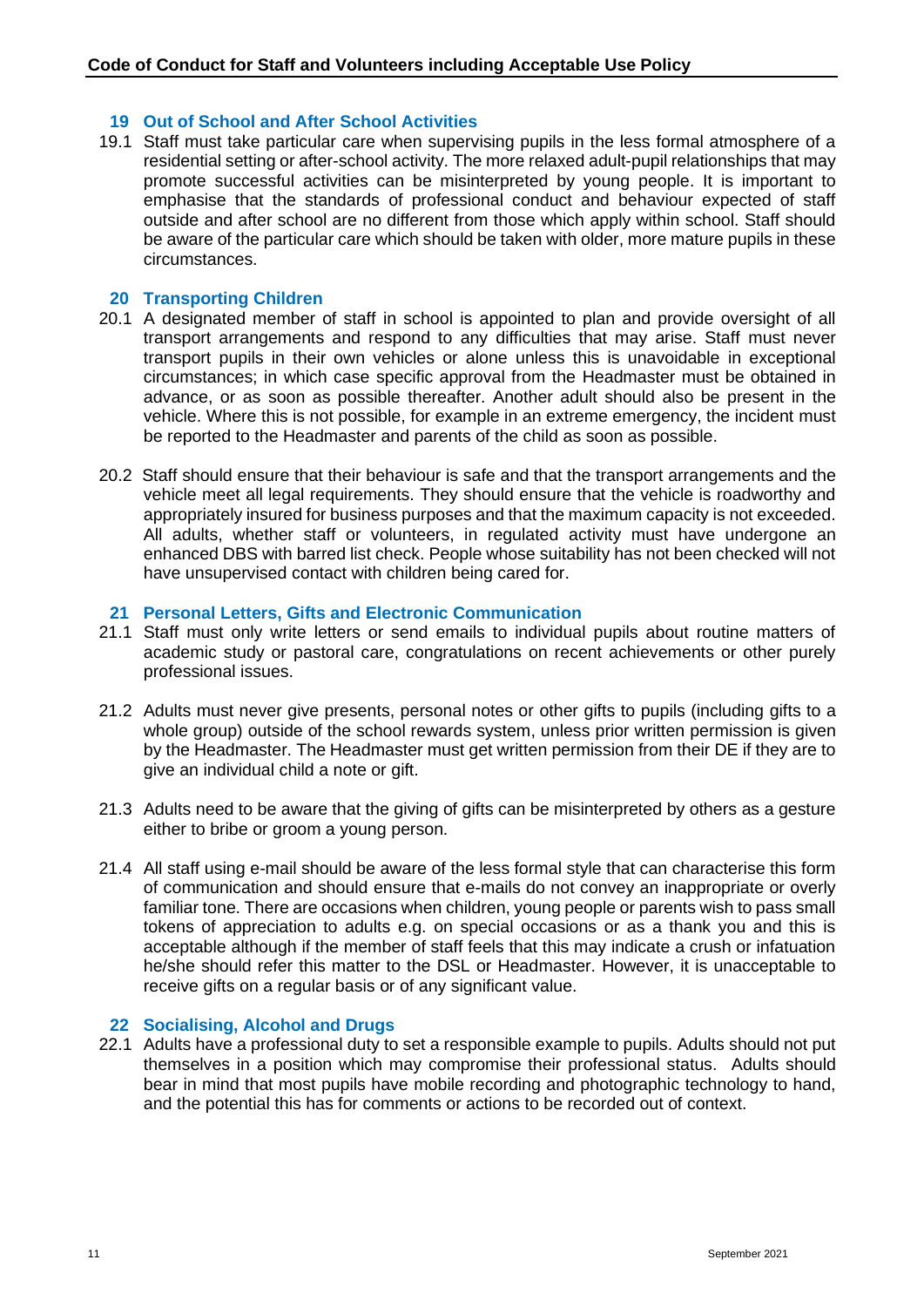- 22.2 On occasions when adults are socialising in groups, in public locations, it is important that professional standards are maintained and no opportunity is given to pupils to compromise these. If adults become aware that pupils are socialising in the same venue, staff are encouraged to consider changing their plans. There may be times when this is difficult, for example at a restaurant, and in these circumstances staff are strongly advised to moderate their behaviour accordingly.
- 22.3 Adults must maintain the highest professional standards at school social events and they must not continue to socialise with pupils after the official finishing time or at alternative locations. Adults must not drink alcohol on school premises, unless at an approved school function.
- 22.4 Use of or being under the influence of illicit drugs is strictly prohibited and will render the user liable to dismissal for gross misconduct. Use of or being under the influence of alcohol is strictly prohibited, including on school trips (whether a day trip or residential visit). Any breach of these rules or of the Anti-Drugs, Alcohol and Smoking Policy may result in disciplinary action. Smoking or vaping on the school site is prohibited.

# **23 Use of Images**

- 23.1 There are no circumstances that will justify adults making, downloading, possessing or distributing indecent images or pseudo-images of children (child abuse images). Accessing these images, whether using the school or personal equipment, on or off the premises, or making, storing or disseminating such material is illegal.
- 23.2 If indecent images of children are discovered at the establishment or on the school's equipment an immediate referral will be made by the DSL or Headmaster to the (Local Authority) Designated Officer and reported to the Police.
- 23.3 Under no circumstances should any adult use school equipment to access pornography. Personal equipment containing pornography or links to it should never be brought into or used in the workplace. This would raise serious concerns about the suitability of the adults to continue working with children and young people.

# **24 Photography, Videos and Other Images**

- 24.1 Staff must never use their own personal equipment to take images of pupils at or on behalf of the school. Schools must provide school cameras, alongside encrypted memory cards and sticks to only be used on school cameras for taking photos to be uploaded on social media or for school records. These school cameras and memory devices must be signed in/out and their use agreed in writing by the Headmaster prior to being used. Staff must ensure that there is parental consent in place for any child photographed.
- 24.2 Staff should follow the School's agreed policy on photography and use of images. Whilst images are regularly used for very positive purposes, adults need to be aware of the potential for these to be taken and/or misused or manipulated for pornographic or 'grooming' purposes. Particular regard needs to be given when images are taken of young or vulnerable children who may be unable to question why or how the activities are taking place.
- 24.3 Images must not be used in the public domain unless parental permission and, where the child is over 13, pupil consent has been given.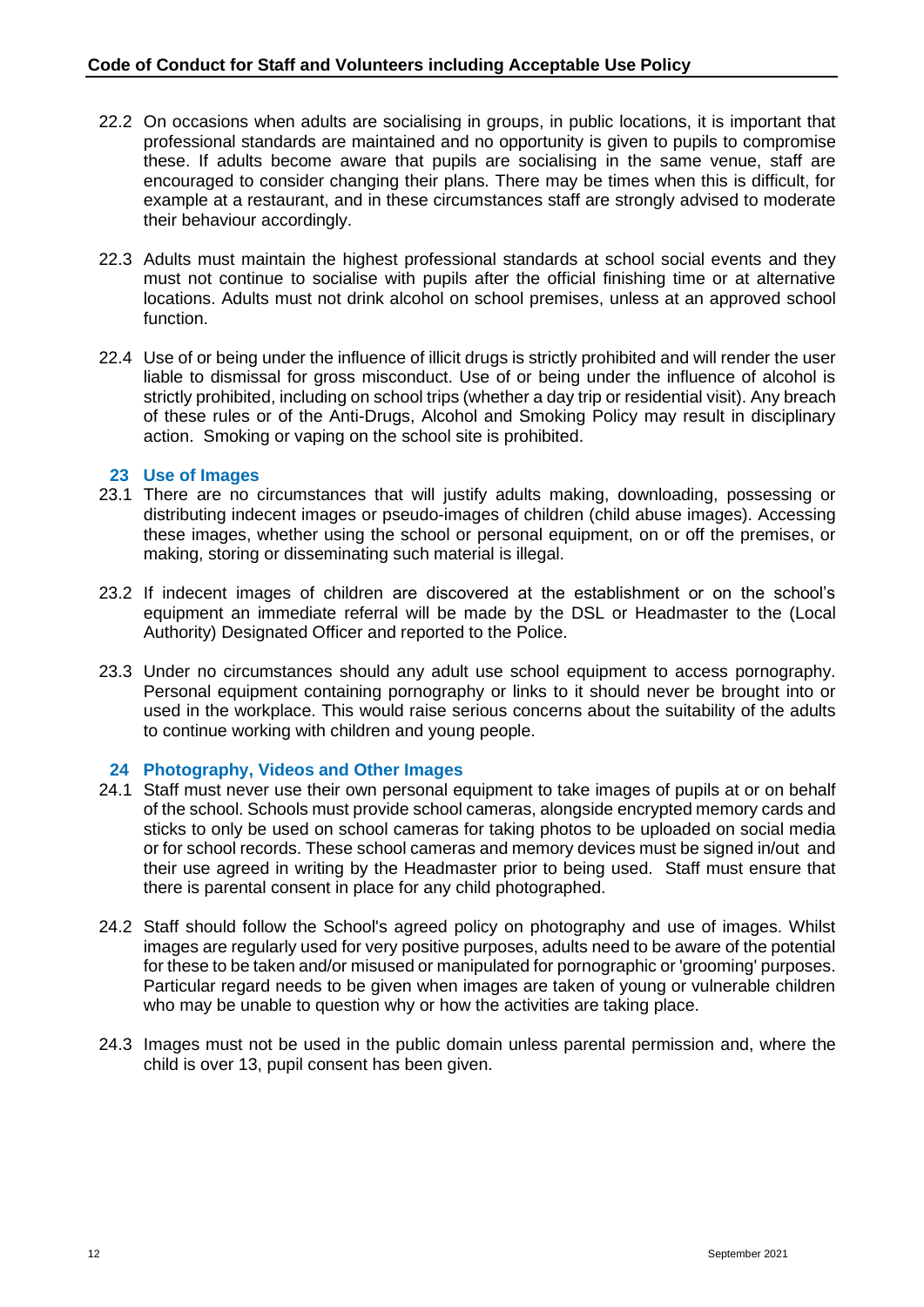## **25 Dress and Appearance**

25.1 Adults should dress and present with appearance appropriate to their professional role; this may be different to that adopted in their personal life. Staff should ensure they are dressed smartly, decently, safely and appropriately for the tasks they undertake. Those who dress or appear in a manner which could be viewed as offensive or inappropriate will render themselves vulnerable to criticism or allegation.

#### **26 Acceptable Use of ICT**

26.1 The Acceptable Use Policy defines and describes the acceptable use of technology and mobile devices for all staff. Its purpose is to establish clear expectations about the safe use of technology for staff and pupils. Cognita does not permit the use of personal mobile phones, smartphones, and cameras by staff where children are present.

# **27 Curriculum**

- 27.1 The use of teaching resources of an explicit or sensitive nature, particularly in relation to language or sexual behaviour, must be given careful consideration to ensure that its selection is not subsequently misinterpreted. There must always, therefore, be a clear link with the scheme of work. A conversation about the use of such resources should take place beforehand with a member of the school's leadership team. Best practice is to inform the parents of curriculum content.
- 27.2 Some areas of the curriculum can include or raise subject matter which is sexually explicit or of a political or sensitive nature. Care should be taken to ensure that resource materials cannot be misinterpreted and clearly relate to the learning outcomes identified by the scheme of work or lesson plan. This can be supported by developing ground rules with pupils to ensure sensitive topics can be discussed in a safe environment. The plan should highlight particular areas of risk and plans for how to address should be noted.
- 27.3 The curriculum can sometimes include or lead to unplanned discussion about subject matter of a sexually explicit, political or otherwise sensitive nature. Responding to children's questions requires careful judgement and staff should take guidance from the DSL.
- 27.4 Care should be taken to comply with the School's policy on Spiritual, Moral, Social and Cultural Education which will make explicit reference to the adoption of our core values of democracy, the rule of law, individual liberty, mutual respect for and tolerance of those with different faiths and beliefs and for those without faith. Staff should also comply at all times with the policy for Sex and Relationships Education (SRE).

#### **28 Reporting of Concerns**

- 28.1 If a staff member has any concerns *about a child*, s/he should complete a 'Cause for Concern' form and hand it to the DSL or in their absence to the DDSL. For schools operating an Electronic Case Management System, staff should input their concern onto the system directly. Where an adult has a concern (whether low level or allegation) *about another adult* or wishes to self-report, they should follow the procedure set out in the Safeguarding Policy. As set out in this policy, all low level concerns and self-reports should be made to the DSL or Headmaster and all allegations should be made to the Headmaster. If they are not available, staff should raise their concerns immediately to their HRBP, DE or Regional Safeguarding Lead. There should be no delay.
- 28.2 Staff should recognise their individual responsibilities to bring matters of concern to the attention of senior leadership and/or relevant external agencies and that to not do so may result in charges of serious neglect on their part where the welfare of children may be at risk.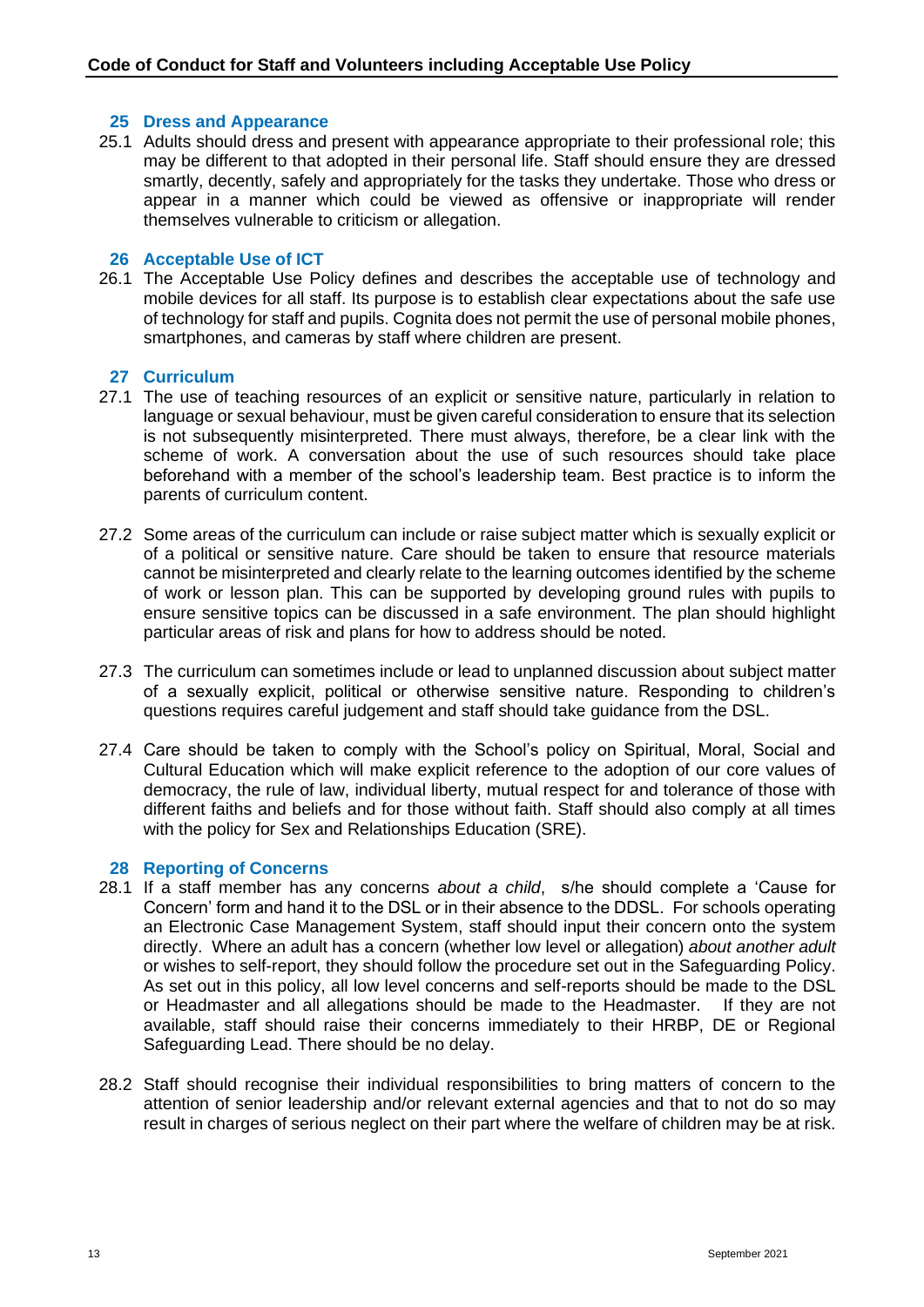# **29 Whistleblowing**

- 29.1 All adults have a responsibility to report any concerns about poor or unsafe practice, including in relation to the care and protection of a pupil or pupils. If a member of staff believes that best practice in this area is not being adhered to or that practice may put a pupil or pupils at risk they should in the first instance report their concern to the Headmaster. If they do not feel that their concerns have been addressed, or if the concern is relating to the Headmaster, the staff member should raise their concerns with their DE, HRBP or their Regional Safeguarding Lead.
- 29.2 Concerns raised under this policy are distinct from concerns or allegations about an adult's suitability to work with or have access to children, which should be reported in accordance with the Safeguarding Policy.
- 29.3 No member of staff will suffer a detriment or be disciplined for raising a genuine concern about unsafe practice, provided that they do so in good faith and following the whistleblowing procedures.
- 29.4 Where an adult feels unable to raise a concern about poor safeguarding practice with the Headmaster or DE, or where they feel that their concern is not being addressed, they can raise their concern externally:
	- General guidance can be found at <https://www.gov.uk/whistleblowing>
	- The NSPCC whistleblowing helpline is available for adults who do not feel able to raise concerns regarding child protection failures internally. Staff can call: 0800 028 0285 – line is available from 8:00am to 8:00pm, Monday to Friday or email: help@nspcc.org.uk

#### **30 Supervision of Changing Rooms**

- 30.1 Adults must always change or shower privately; never in the same space as children.
- 30.2 Staff should make it clear to children where they are in the vicinity of the changing room without routinely being inside.
- 30.3 If staff need to enter the changing room, they should alert pupils to this by announcing this clearly beforehand.
- 30.4 Where possible, female staff should supervise girls and male staff should supervise boys. This is not always possible and each school should assess this.
- 30.5 Where pupils need support getting changed, the Intimate Care Policy should be followed. (This does not apply to age-related support for younger children).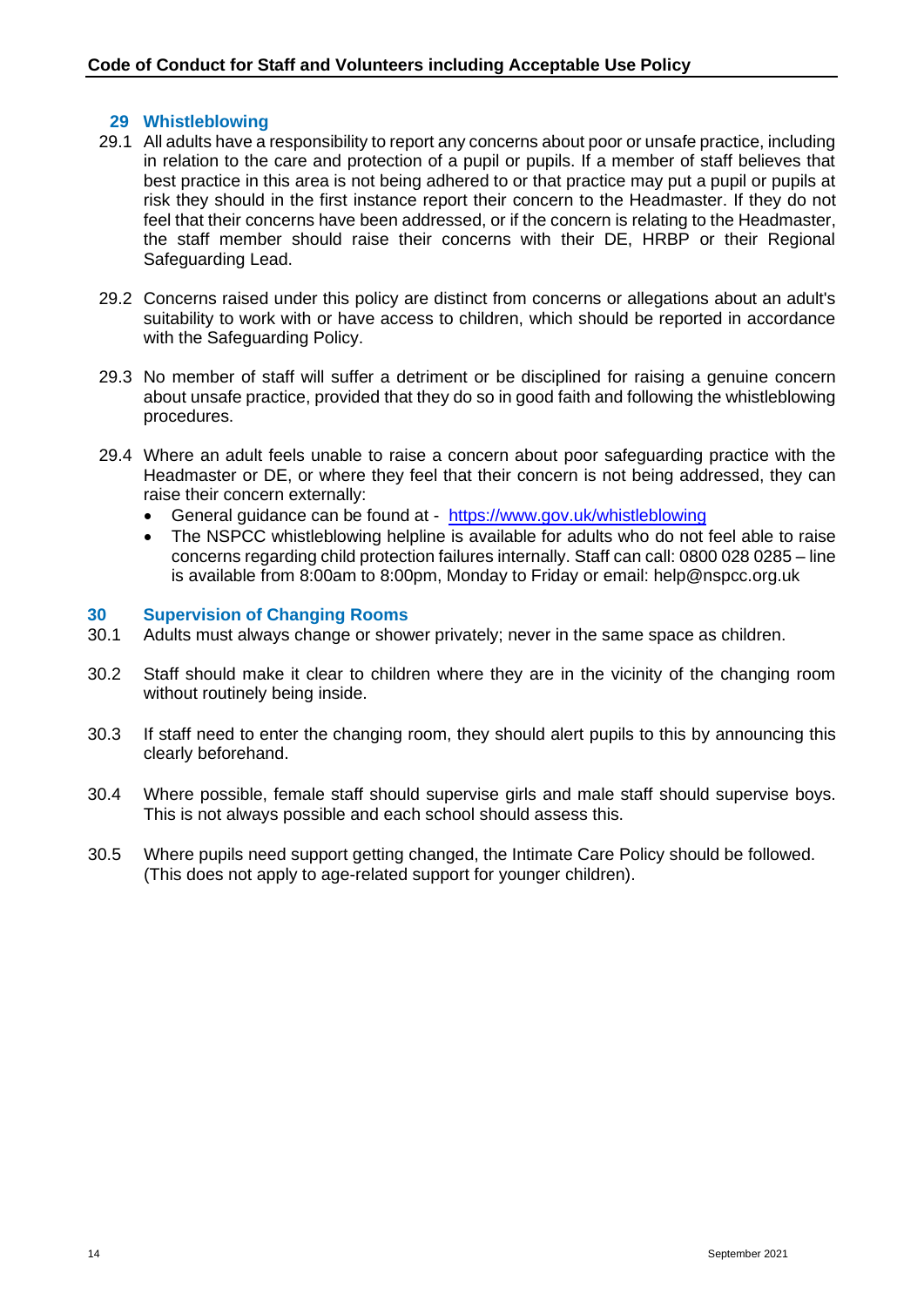| <b>Ownership and consultation</b> |                                                                    |
|-----------------------------------|--------------------------------------------------------------------|
| Document sponsor (role)           | <b>Group Legal Councel</b>                                         |
| Document author (name)            | Simon Camby                                                        |
| Specialist legal advice           | Farrers and Co. (Lawyers) Katie Rigg, Solicitor: April - June 2016 |
|                                   | Arjun Majumdar, Solicitor EMW Law LLP - June 2017                  |
| Consultation - May 2017           | The following schools were consulted: Downsend Epsom, Breaside     |
|                                   | Prep, Hendon Prep, Salcombe Prep, Southbank Hampstead,             |
|                                   | Southbank Kensington, NBH Canonbury, Huddersfield Grammar,         |
|                                   | Hastings Madrid.                                                   |
|                                   | <b>Education Team representatives:</b>                             |
|                                   | Danuta Tomasz, ADE                                                 |
|                                   | Marian Harker, QA Officer                                          |
|                                   | Lucy Jeffrey, Independent Chair of Safeguarding                    |
| Updated June 2018                 | Input from Emily Joyce - Inhouse Legal Counsel                     |
| <b>Updated August 2021</b>        | Input from Alison Barnett- Regional Safeguarding Lead              |

| <b>Audience</b> |                                                   |
|-----------------|---------------------------------------------------|
| Audience        | staff and<br>All<br>school<br>based<br>volunteers |

| Document application and publication |     |
|--------------------------------------|-----|
| England                              | Yes |
| Wales                                | Yes |
| Spain                                | No  |

| <b>Version control</b> |                |
|------------------------|----------------|
| Implementation date    | September 2021 |
| Review date            | September 2022 |

| <b>Related documentation</b> |                                                             |
|------------------------------|-------------------------------------------------------------|
| Related documentation        | All safeguarding related policies                           |
|                              | <b>School Behaviour Policy</b>                              |
|                              | Employee Handbook                                           |
|                              | <b>School Staff Handbook</b>                                |
|                              | Keeping Children Safe in Education, as amended              |
|                              | Working Together to Safeguard Children, as amended          |
|                              | Independent School Standards (Regulations) – for schools in |
|                              | England, as amended                                         |
|                              | Independent School Standards (Regulations) – for schools in |
|                              | Wales, as amended                                           |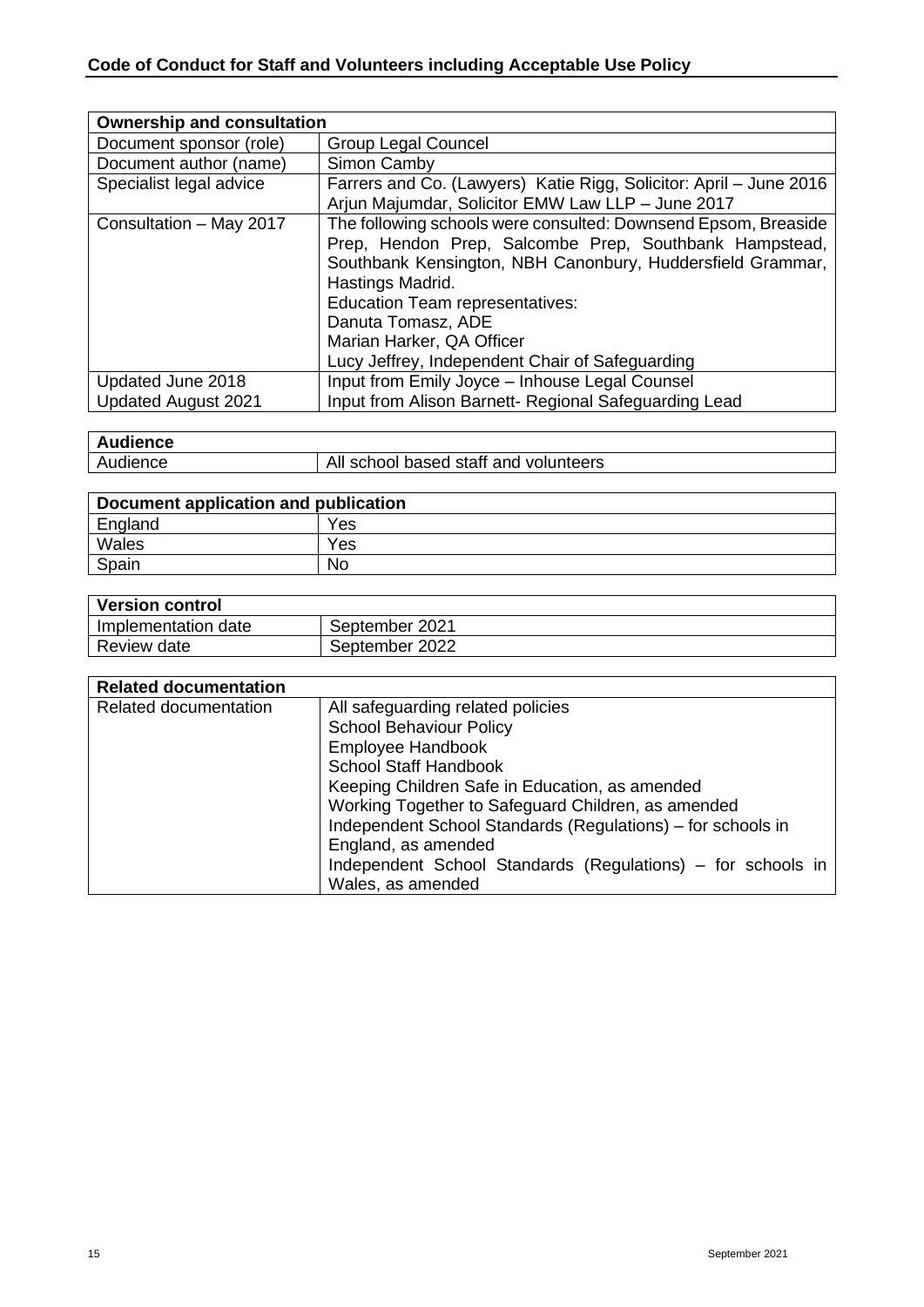# **Acceptable Use Policy**

# **1 Purpose**

1.1 This policy defines and describes the acceptable use of ICT (Information and Communications Technology) and mobile phones for school-based employees. Its purpose is to outline the standards staff must observe when using school ICT systems, minimise the risk to pupils of inappropriate contact from staff, to protect employees and schools from litigation and to minimise the risk to ICT systems.

## **2 Scope**

- 2.1 This policy deals with the use of ICT facilities in schools in the Cognita Group and applies to all school-based employees and other authorised users, e.g. suppliers, contractors and volunteers.
- 2.2 This policy does not form part of any employee's contract of employment and Cognita may amend it at any time.

#### **3 School Responsibilities**

- 3.1 Cognita, acting as the school's Governing Body, is responsible for ensuring that its employees act in a lawful manner, making appropriate use of school technologies for approved purposes only.
- 3.2 Cognita is responsible for adopting relevant policies and the Headmaster of the school is responsible for ensuring that the school adopts the policy and staff are aware of its contents.
- 3.3 The Headmaster is responsible for maintaining an inventory of ICT assets (hardware and software), including any equipment issued to staff for personal use, such as a laptop or mobile phone.
- 3.4 If the Headmaster has reason to believe that any ICT equipment has been misused, they must consult with the Regional IT Director, Regional Safeguarding Lead, and their DE without delay. They will agree with the Headmaster an appropriate strategy for the investigation of the allegations. Incidents will be investigated in a timely manner in accordance with agreed procedures.
- 3.5 Headteachers should make it clear that internal school staff must not carry out any investigations unless they are authorised to do so.

#### **4 User Responsibilities**

- 4.1 Staff found to be in breach of this policy may be disciplined in accordance with the school's disciplinary procedure. In certain circumstances, breach of this policy may be considered gross misconduct resulting in termination of employment. Users must report all suspected breaches of this policy to the Headmaster.
- 4.2 Users and their managers are responsible for ensuring that adequate induction, training and support is undertaken to implement this policy.
- 4.3 By logging on to the school's ICT systems, users agree to abide by this Acceptable Use Policy and other policies that relate to the use of ICT.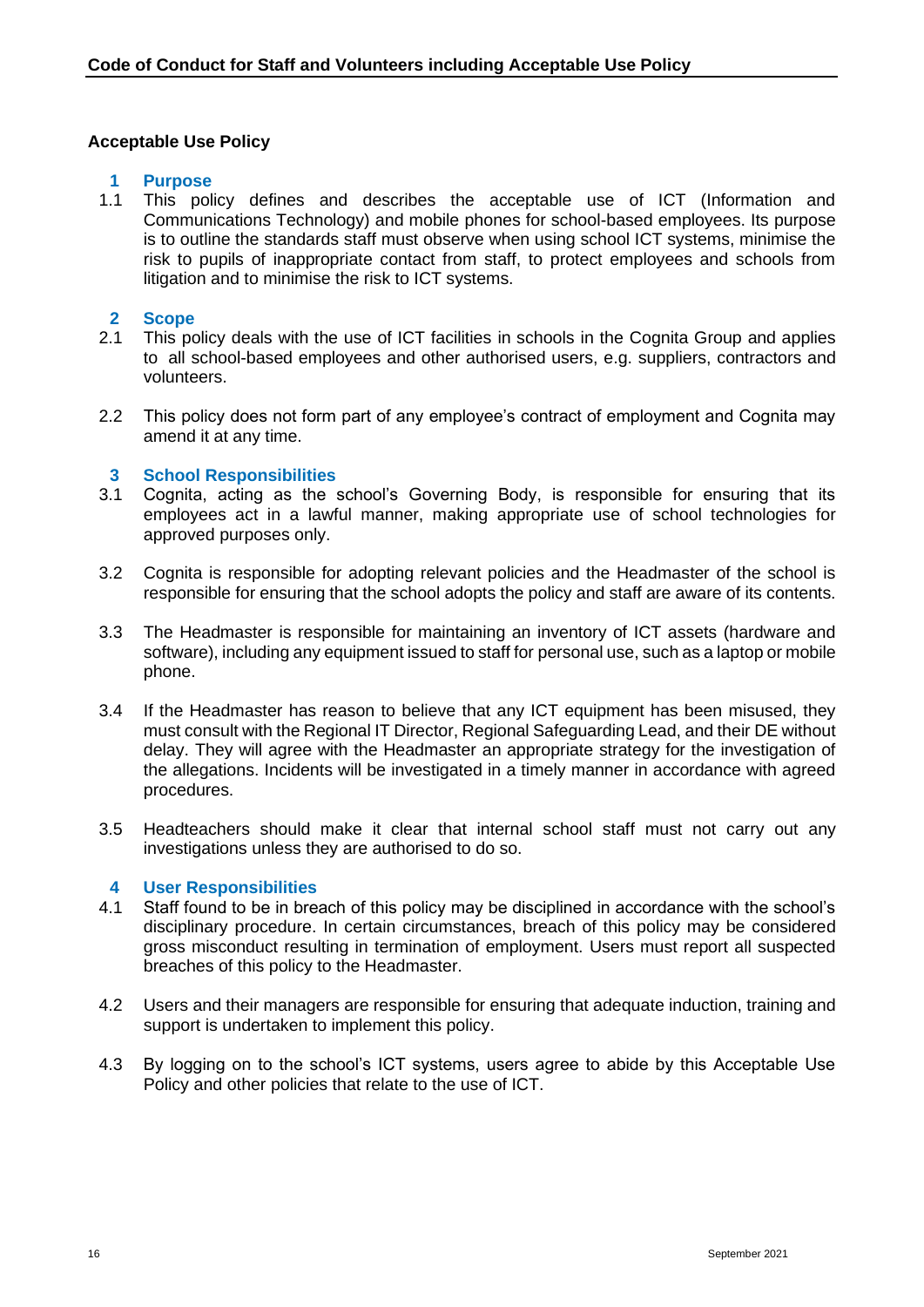- 4.4 All users are expected to act in a responsible, ethical and lawful manner. Users should uphold privacy and confidentiality, especially the privacy and confidentiality of school pupils, in accordance with data protection legislation, namely, the General Data Protection Regulation 2016 (as amended, extended or re-enacted from time to time), and Cognita's Data Protection Policy as amended from time to time. Care must also be taken not to breach another person's copyright, trademark or design, nor to publish any defamatory content.
- 4.5 Staff provided with any portable ICT equipment, such as a laptop or mobile phone, are expected to sign for its use on receipt. Staff must use school equipment for authorised business use only.
- 4.6 Staff must follow authorised procedures when relocating ICT equipment or taking school mobile devices offsite.
- 4.7 No one may use ICT resources in violation of license agreements, copyrights, contracts or national laws.
- 4.8 Staff must password protect any portable ICT equipment with a minimum password of 6 characters and update this password on a regular basis, e.g. termly.
- 4.9 Users of the ICT system, and / or ICT equipment, are required to protect and keep confidential their password and not share their account details with others for their use, nor utilise another users' account or misrepresent their identity for any reason. Users must not under any circumstances reveal their password to anyone else.
- 4.10 No user shall use (e.g. read, write, modify, delete, copy, move) another user's personal electronic documents (including email) without the owner's permission or as allowed by this policy or by law.
- 4.11 Users must not load or download software on any device without the authorisation of the Headmaster. Periodic audits of software held on ICT equipment will be undertaken.
- 4.12 Users must not take personal data (in particular, any data relating to pupils) away from the school without authorisation from the Headmaster. Any electronic data that is taken offsite must be password protected and encrypted. This includes data held on portable equipment (laptops, USB drives) and Internet based file synchronisation tools, such as Dropbox. Users must be particularly vigilant if they use the school's IT equipment outside the workplace and take such precautions as we may require from time to time against importing viruses or compromising system security e.g encryption. The system contains information which is confidential and/or subject to data protection legislation. Such information must be treated with extreme care and in accordance with Cognita's Data Protection Policy.
- 4.13 Any device connecting to the school network must have school approved anti-virus software installed and activated. Users may not turn off anti-virus software. All users of ICT resources have the responsibility to take precautions to prevent the initial occurrence and subsequent spreading of a computer virus. Users may not knowingly create, install, run, or distribute any malicious code (e.g. viruses, Trojans, worms) or another destructive program on any ICT resource.
- 4.14 No one may knowingly or willingly interfere with the security mechanisms or integrity of ICT resources. No one may use ICT resources to attempt unauthorised use, or interfere with the legitimate use by authorised users, of other computers on internal or external networks. Access to networks will be monitored.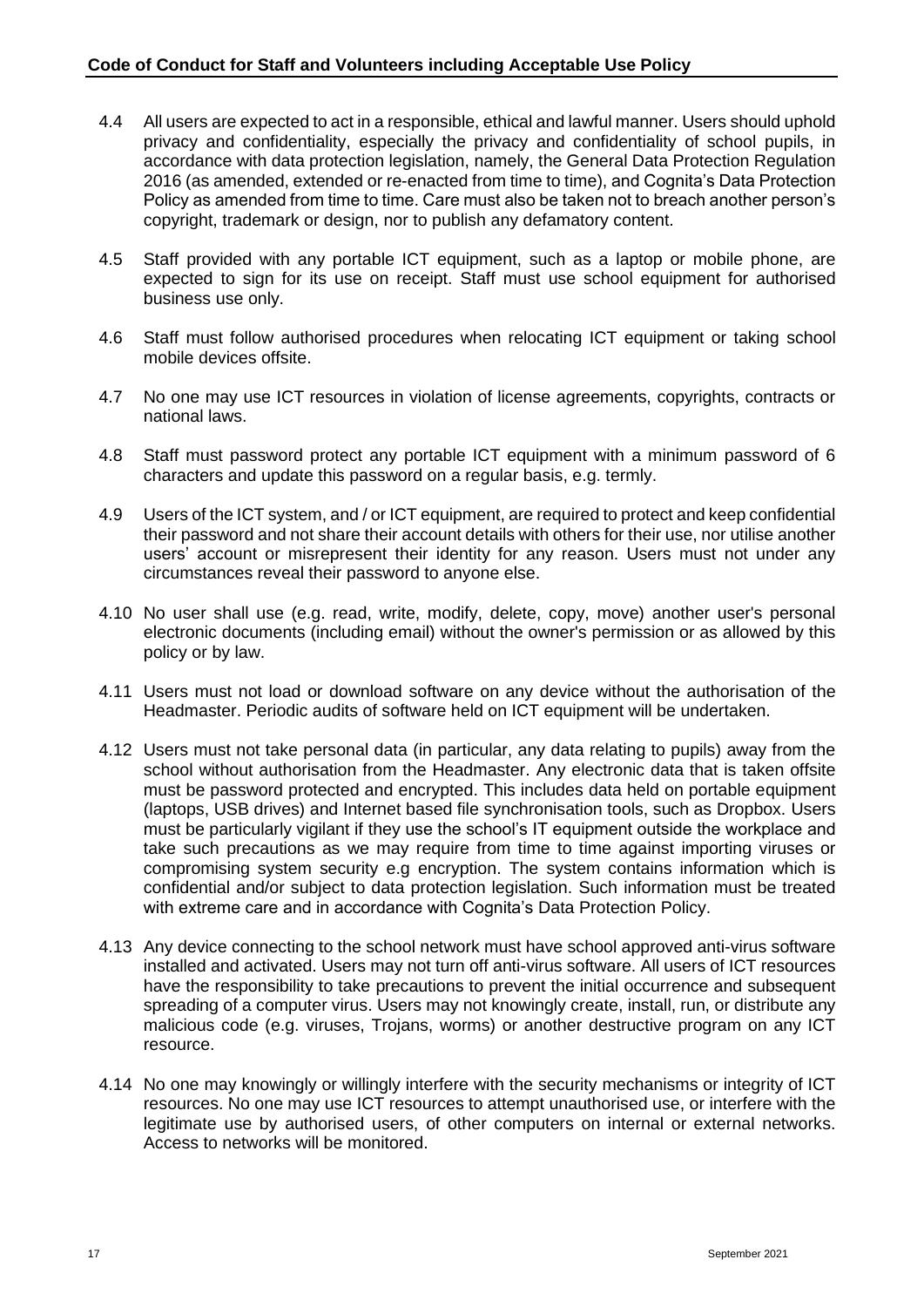- 4.15 In accordance with data protection legislation, namely, the General Data Protection Regulation 2016 (as amended, extended or re-enacted from time to time), the Human Rights Act 1998, Regulation of Investigatory Powers Act 2000 and the Telecommunications (Lawful Business Practice) (Interception of Communications) Regulations 2000 as amended, extended or re-enacted from time to time, Cognita or the school may record or inspect any information transmitted through or stored in its computers, including e-mail communications and individual login sessions, without notice in certain circumstances including, but not limited to, the following:
	- there is reasonable cause to believe the user has violated or is violating this policy, any guidelines or procedures established to implement this policy;
	- an account appears to be engaged in unusual or unusually excessive activity;
	- it is necessary to do so to protect the integrity, security, or functionality of ICT resources or to protect Cognita or its partners from liability;
	- establishing the existence of facts relevant to the business;
	- ascertaining or demonstrating standards which ought to be achieved by those using the ICT facilities;
	- finding lost messages or to retrieve messages lost due to computer failure;
	- preventing or detecting crime;
	- investigating or detecting unauthorised use of ICT facilities;
	- ensuring effective operation of ICT facilities;
	- determining if communications are relevant to the business (for example, in the last resort where an employee is off sick or on holiday and business continuity is threatened); or
	- it is otherwise permitted or required by law.
- 4.16 Email communication and any user data held on school equipment may be inspected by the Central ICT Support Team with the agreement of the Headmaster for the reasons provided above. Other Internet based communication, such as web browsing, is monitored using automated software.
- 4.17 A CCTV system monitors the exterior of the building 24 hours a day for surveillance and security and crime prevention purposes. This data is recorded.

It is prohibited to send private, sensitive or confidential information by unencrypted email particularly to an external recipient - as accidental disclosure could lead to significant harm or embarrassment. Personal data must be anonomised where possible. Passwords must be used on sensitive documents that must be sent to external recipients. The Central ICT Support Team can provide advice and guidance on email encryption solutions if this is required. Please also see the Data Protection Policy.

- 4.18 Websites must not be created on school equipment without the written permission of the Headmaster.
- 4.19 No one may use ICT resources to transmit abusive, threatening, or harassing material, chain letters, spam, or communications prohibited by law, or may impact the image or reputation of the school or Cognita. No one may abuse the policies of any newsgroups, mailing lists and other public forums through which they participate from a school account.
- 4.20 Users should adhere to the 'good practice guidelines for email communication', contained within the Digital Safety Policy.
- 4.21 The following content must not be downloaded from, created or accessed on ICT equipment at any time:
	- pornographic material (that is, writing, pictures, film and video clips of a sexually explicit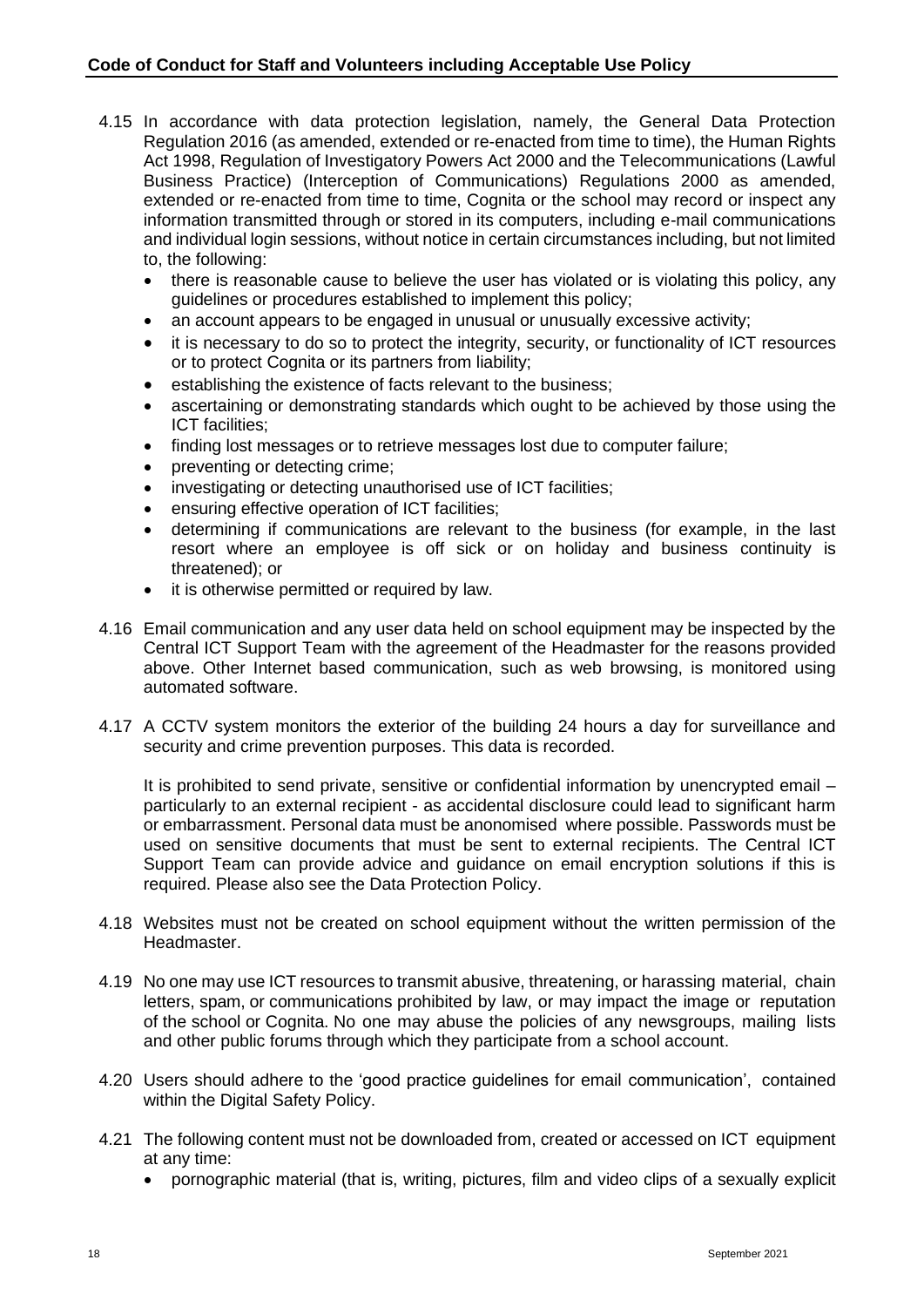nature);

- material that gratuitously displays images of violence, injury or death.
- material that is likely to lead to the harassment of others:
- iunk email:
- material that promotes intolerance and discrimination because of gender, race, sex, disability, sexual orientation, religion or age;
- material relating to criminal activity;
- music or video files or other material in breach of copyright; or
- material that may generate security risks and encourage computer misuse.
- 4.22 It is possible to access or be directed to unacceptable Internet sites by accident. These can be embarrassing and such sites can be difficult to get out of. If staff have accessed unacceptable content or are in receipt of unacceptable material via email, they must inform the Headmaster. This may avoid problems later should monitoring systems be alerted to the content.
- 4.23 Remote access to school based systems must be authorised by the Headteacher and configured by the Central ICT Support Team. Examples of remote access methods include: webmail or other mobile email solution (Blackberry, Windows Mobile), email forwarding to a personal account, Virtual Private Network (VPN) connection, Log Mein or other remote desktop connection, web portals, and file synchronisation tools such as DropBox. Any member of staff authorised for remote access must sign-up to its specific terms of use.
- 4.24 Users must not connect any personal ICT equipment (e.g. laptop, netbook) to the school network.
- 4.25 All portable ICT equipment must be locked away or safely secured when not in use. Any staff authorised to use portable equipment, such as a laptop, for home or roaming use must take all reasonable efforts to keep the equipment safe and secure.
- 4.26 For security purposes users must log off or lock their computer at all times when they step away from their desk. Users must shutdown their computer at the end of the day.
- 4.27 Staff must not copy or install school software to any personal equipment without authorisation from the Headmaster.
- 4.28 Digital recording equipment e.g. cameras may be available for staff to use as part of delivering ICT and the broader curriculum. Safe and appropriate use of recording equipment must be discussed with the pupils as part of the curriculum and referred to whenever recording is to take place.
- 4.29 Staff must not use images and recordings for activities and purposes beyond school endorsed projects. The materials are not to be circulated in the public domain and are not to be used for personal gain.

# **5 Mobile Phone Communication and Instant Messaging**

- 5.1 Staff must not give their home telephone number or their personal mobile phone number to pupils. Personal mobile use is not permitted in school where children are present. School mobiles must be provided for educational trips and visits.
- 5.2 Photographs and videos of pupils must not be taken with personal mobile phones or any other personal device,including Smartwatches. Photographs must only be taken on school devices, for approved school business, and only with the permission of the Headmaster.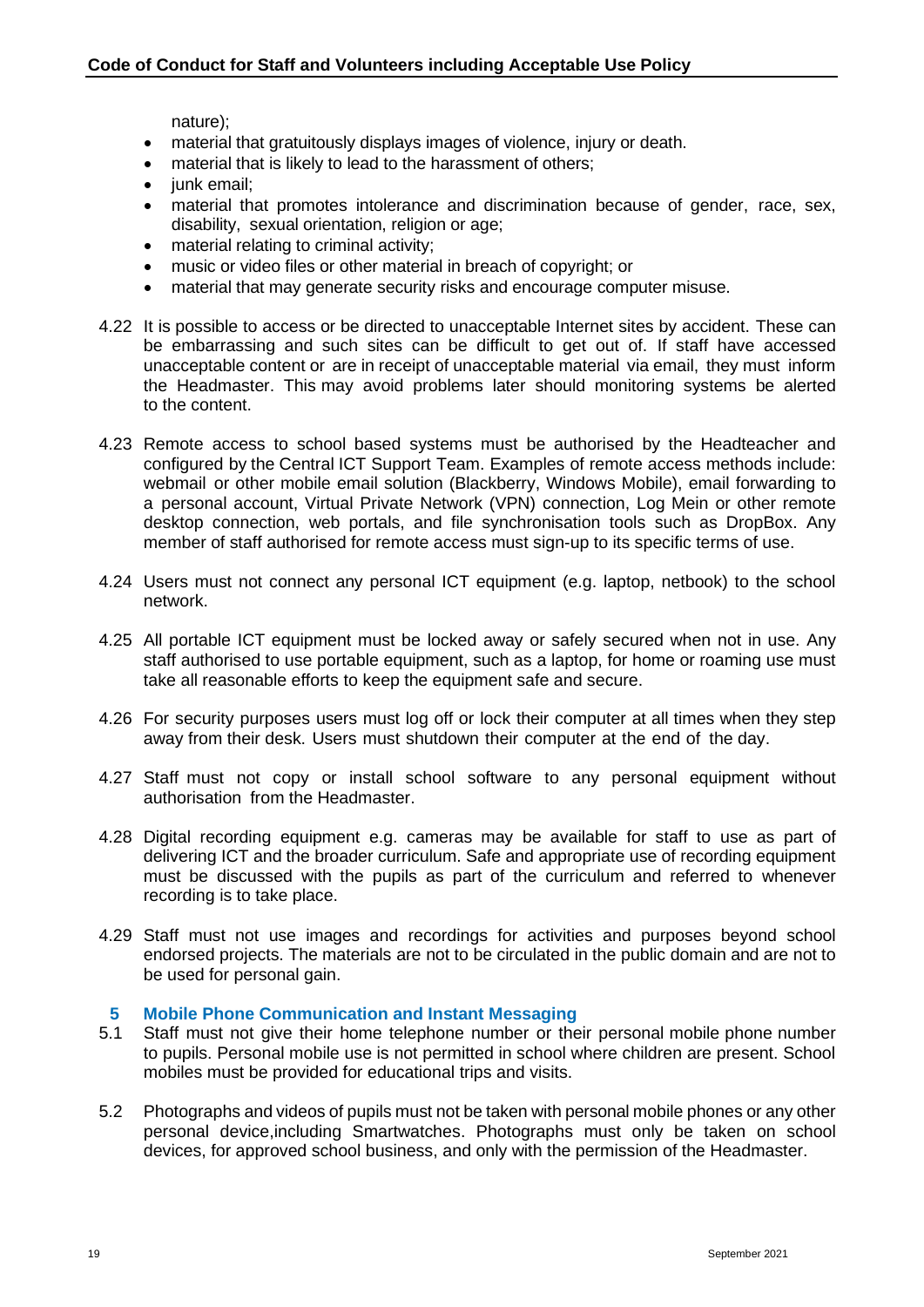- 5.3 Staff must not use of pupils' mobile phone numbers either to make or receive phone calls or to send to or receive from pupils text messages.
- 5.4 Staff must only communicate electronically with pupils from school accounts on approved school business, e.g. coursework.
- 5.5 Staff must not enter into online messaging communications with pupils other than via the school and ICT System and only for approved school business.
- 5.6 Staff must not make or take personal calls or engage in personal texting when they are on duty.

#### **6 Social Networking Sites**

- 6.1 Staff must not communicate or connect with any current pupil or former pupil under the age of 18 on any personal social networking site.
- 6.2 Staff should not create any social networking group that links directly to the school or Cognita without the written permission of the Headmaster.
- 6.3 Staff must not use social networking sites to discuss work related issues or to use their position at the school to further their own interests.